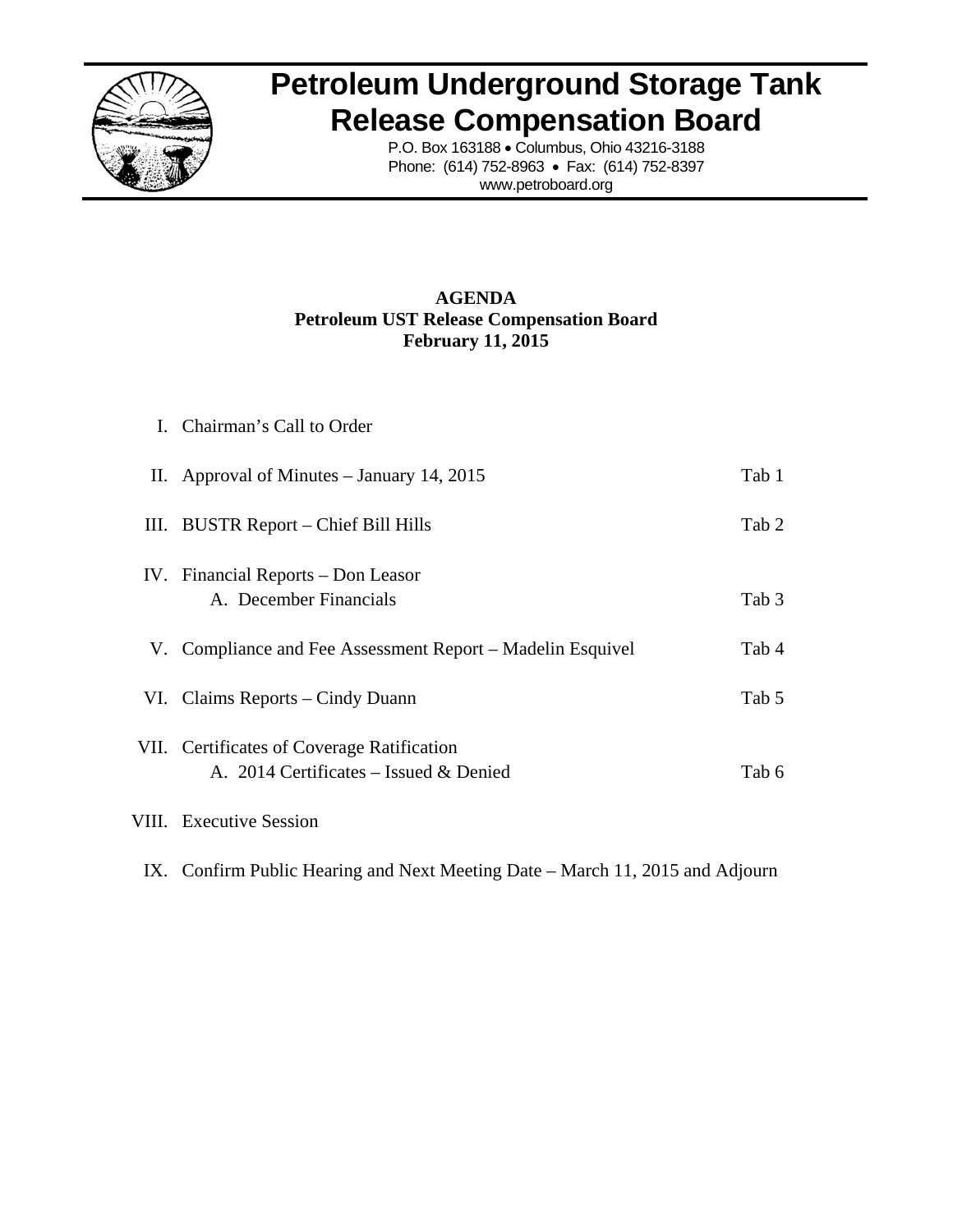# Memorandum

**To:** Petroleum Underground Storage Tank Release Compensation Board

**From:** Chief William Hills, BUSTR

**Re: BUSTR Report** 

**Date:** February 11, 2015

## **PERSONNEL –**

The Attorney and Clerk positions have been funded, posted and are in a holding pattern with Commerce Human Resources. Two (2) intermittent employees to assist with the clerical duties of providing public record requests and management of the file room began employment on January 26, 2015.

## **ADMINISTRATION –**

The BUSTR Revolving Loan Fund Program administrative rule (OAC 1301:7-9-20) that enables Political Subdivisions to address the removal of Underground Storage Tanks is now effective. The application form is available on the State Fire Marshal web site.

The responsible party search program has been successfully completed. Results are being summarized and responsible parties informed. Another responsible party search program of 110 sites has begun and will be completed by June 30, 2015.

The LUST grant allocation for FY 15/16 has been provided by U.S. EPA Region 5. The increased amount will allow BUSTR to fill an attorney and clerk position lost by cuts to the grant 2 years ago.

The UST grant final allocation for FY 14/15 has been received and results in a 12% cut for the period. As a result, the vacant field inspector position will not be filled and no vehicles will be replaced during the period.

## **TRAINING AND STAFF DEVELOPMENT –**

An "All Commerce Employee Meeting" is scheduled for February 26, 2015.

## **TRAINING TO STAKEHOLDERS** –

BUSTR is providing a "Certified Underground Storage Tank Installer Course" to be held February  $9 - 13$ , 2015 at the SFM academy.

BUSTR is considering a possible speaking request on April 23 – 25 at the annual Ohio State Bar Association meeting.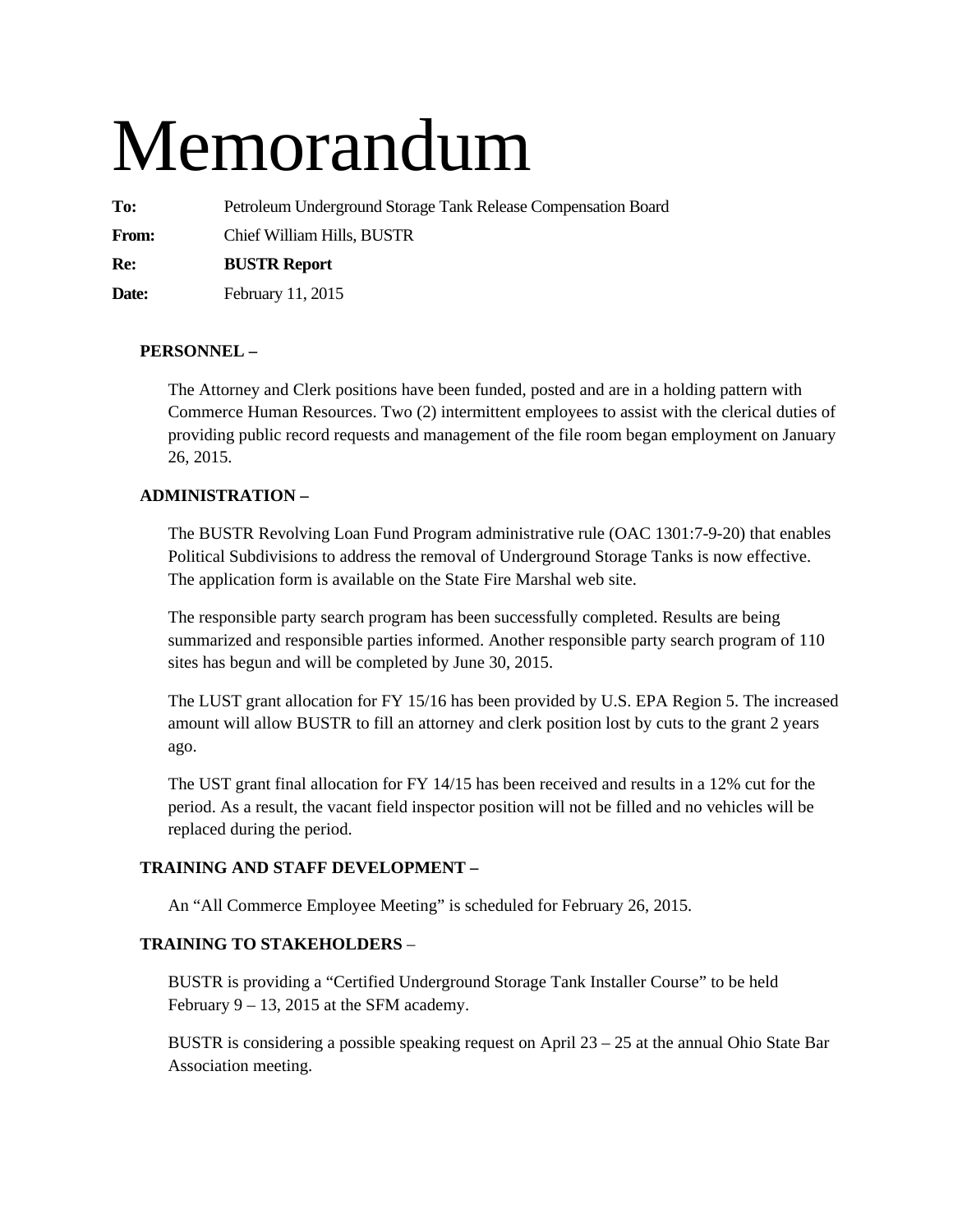#### **ACTIVITY –**

#### **OTTER Database Upgrade Project**

Ventech and IT Commerce continue to correct minor issues as part of the contract.

#### **Click Scheduling**

There have only been a few minor issues that are being handled in-house.

## **STATISTICS and/or COMMENTS**

## **Release Prevention UST Operation Compliance Inspections**  The current 3 year inspection cycle ends June 30, 2016. For the week ending **January 31, 2015 59** new inspections were performed for a total of **4,572** inspections.

## **Corrective Action**

**No Further Action Letters (NFA)**  The current grant cycle ends September 30, 2015. For the week ending **January 31, 2015 16** NFA's were generated, for a total of **190** NFA's To - date target projection of total NFA's is **200** 

| <b>Statistic</b>                | <b>Count as of 2/2/2015</b> |
|---------------------------------|-----------------------------|
| Number of Registered Tanks      | 21,800                      |
| Number of Owners of Registered  |                             |
| Facilities                      | 3,692                       |
| Number of Registered Facilities | 7,414                       |
| Number of Active Releases       | 2,414                       |
| Number of Active Closures       | 1,270                       |
| Number of Program No Further    |                             |
| Actions                         | 28,455                      |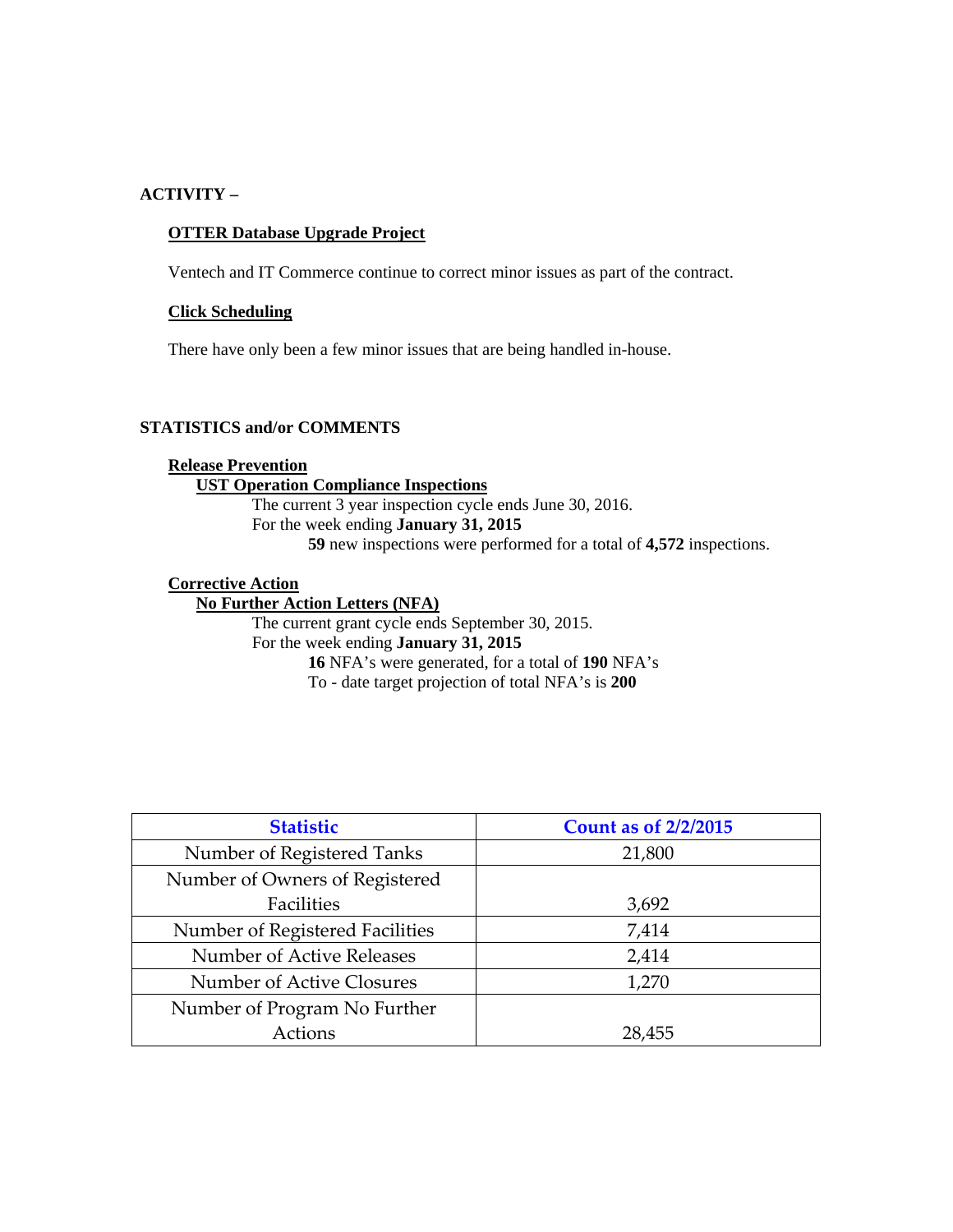#### *MONTHLY INCOME FIGURES AS OF DECEMBER 31, 2014 (CASH BASIS)*

#### **Fiscal 2015**

| <b>Operating Income &amp; Expense</b>             | July          | August     | <b>September</b> | October    | November     | <b>December</b> | <b>Total YTD</b> | % Of<br><b>Budget</b> | FY 2015<br><b>Budget</b> |
|---------------------------------------------------|---------------|------------|------------------|------------|--------------|-----------------|------------------|-----------------------|--------------------------|
| <b>Tank Revenue</b>                               |               |            |                  |            |              |                 |                  |                       |                          |
| In house collections *                            | 11,041,705.00 | 223,314.20 | 47,404.28        | 78,213.00  | 36,745.00    | 34,536.00       | 11,461,917.48    |                       |                          |
| AG collections                                    | 15,877.05     | 14,703.86  | 7,480.70         | 6.630.71   | 7,715.86     | 13,915.12       | 66,323.30        |                       |                          |
| Collection costs paid by owner                    | (1,634.43)    | (876.17)   | (1,016.66)       | (598.89)   | (754.23)     | (1,826.83)      | (6,707.21)       |                       |                          |
| <b>Total Tank Revenue</b>                         | 11,055,947.62 | 237,141.89 | 53,868.32        | 84,244.82  | 43,706.63    | 46,624.29       | 11,521,533.57    | 97.13%                | 11,862,000               |
| Interest Income                                   |               |            |                  |            |              |                 |                  |                       |                          |
| <b>Interest Earned</b>                            | 4,341.82      | 4,401.36   | 4,451.45         | 4,619.28   | 3,387.10     | 6,597.99        | 27,799.00        | 55.49%                | 50,100                   |
| Unearned Gain/(Loss) on Investments               | (16, 200.00)  | 13,320.00  | (8, 130.00)      | 17,480.00  | 900.00       | (17, 450.00)    | (10,080.00)      |                       |                          |
| <b>Total Interest Income</b>                      | (11, 858.18)  | 17,721.36  | (3,678.55)       | 22,099.28  | 4,287.10     | (10, 852.01)    | 17,719.00        |                       |                          |
| Miscellaneous Income                              | 0.00          | 19.81      | 17.53            | 0.21       | 7.65         | 103.68          | 148.88           | 14.89%                | 1,000                    |
| <b>Total Income</b>                               | 11,044,089.44 | 254,883.06 | 50,207.30        | 106,344.31 | 48,001.38    | 35,875.96       | 11,539,401.45    | 96.86%                | 11,913,100               |
| <b>Claims Expense</b>                             | 500,234.01    | 706,975.79 | 636,288.81       | 198,262.02 | 1,017,768.28 | 1,013,987.65    | 4,073,516.56     | 45.26%                | 9,000,000                |
| <b>Operating Expenses</b>                         |               |            |                  |            |              |                 |                  |                       |                          |
| <b>Salaries</b>                                   | 95,659.67     | 88,412.73  | 92,838.80        | 104,124.43 | 88,341.61    | 103,732.38      | 573,109.62       | 45.77%                | 1,252,200                |
| <b>Temp Services</b>                              | 3,945.38      | 5,394.39   | 4,551.75         | 1,260.00   | 0.00         | 1,814.87        | 16,966.39        | 67.87%                | 25,000                   |
| Rent                                              | 9,035.21      | 9,035.21   | 9,035.21         | 9,035.21   | 9,035.21     | 9,035.21        | 54,211.26        | 49.96%                | 108,500                  |
| <b>Office Supplies</b>                            | 665.02        | 658.51     | 745.94           | 180.73     | 715.40       | 1,242.67        | 4,208.27         | 22.15%                | 19,000                   |
| Printing & Copying *                              | 397.90        | 573.29     | 210.21           | 660.91     | 497.45       | 533.54          | 2,873.30         | 19.16%                | 15,000                   |
| Staff Development                                 | 0.00          | 0.00       | 0.00             | 0.00       | 0.00         | 0.00            | 0.00             | 0.00%                 | 2,000                    |
| Advertising                                       | 0.00          | 0.00       | 0.00             | 0.00       | 0.00         | 0.00            | 0.00             | 0.00%                 | 2,000                    |
| Legal & Professional                              |               |            |                  |            |              |                 |                  |                       |                          |
| <b>L&amp;P</b> services                           | 11,861.09     | 379.25     | 1,213.87         | 292.43     | 45,579.06    | 1,440.10        | 60,765.80        |                       |                          |
| Collection costs                                  | 3,714.61      | 1,535.00   | 1,003.66         | 5,734.62   | 1,405.92     | 4,078.79        | 17,472.60        |                       |                          |
| Collection costs paid by owner                    | (1,634.43)    | (876.17)   | (1,016.66)       | (598.89)   | (754.23)     | (1,826.83)      | (6,707.21)       |                       |                          |
| Total L & P Expense                               | 13,941.27     | 1,038.08   | 1,200.87         | 5,428.16   | 46,230.75    | 3,692.06        | 71,531.19        | 26.49%                | 270,000                  |
| Travel                                            | 358.24        | (176.56)   | 331.40           | 189.60     | 0.00         | 536.56          | 1,239.24         | 12.39%                | 10,000                   |
| <b>Employee Expenses</b>                          | 1,750.00      | 1,750.00   | 1,750.00         | 1,770.97   | 1,750.00     | 1,750.00        | 10,520.97        | 43.84%                | 24,000                   |
| Telephone                                         | 1,341.04      | 833.93     | 530.93           | 1,136.93   | 825.93       | 825.93          | 5,494.69         | 49.95%                | 11,000                   |
| Postage *                                         | 70.95         | 17,786.42  | 193.50           | 135.45     | 3,697.23     | 180.60          | 22,064.15        | 73.55%                | 30,000                   |
| Depreciation                                      | 2,280.57      | 2,280.57   | 2,280.57         | 2,293.44   | 2,263.45     | 2,248.04        | 13,646.64        | 48.05%                | 28,400                   |
| <b>Total Operating Expenses</b>                   | 129,445.25    | 127,586.57 | 113,669.18       | 126,215.83 | 153,357.03   | 125,591.86      | 775,865.72       | 43.17%                | 1,797,100                |
| Net Income (Cash method)                          |               |            |                  |            |              |                 | 6,690,019.17     |                       |                          |
| <b>Non-Operating Income &amp; Expense</b>         |               |            |                  |            |              |                 |                  |                       |                          |
| Claim Refunds Revenue<br>(net of attorney's fees) | 0.00          | 0.00       | 0.00             | 0.00       | 0.00         | 2,175,000.00    | 2,175,000.00     |                       |                          |

\* Extremely cylical; occurs mainly during and as a result of the fee assessment period.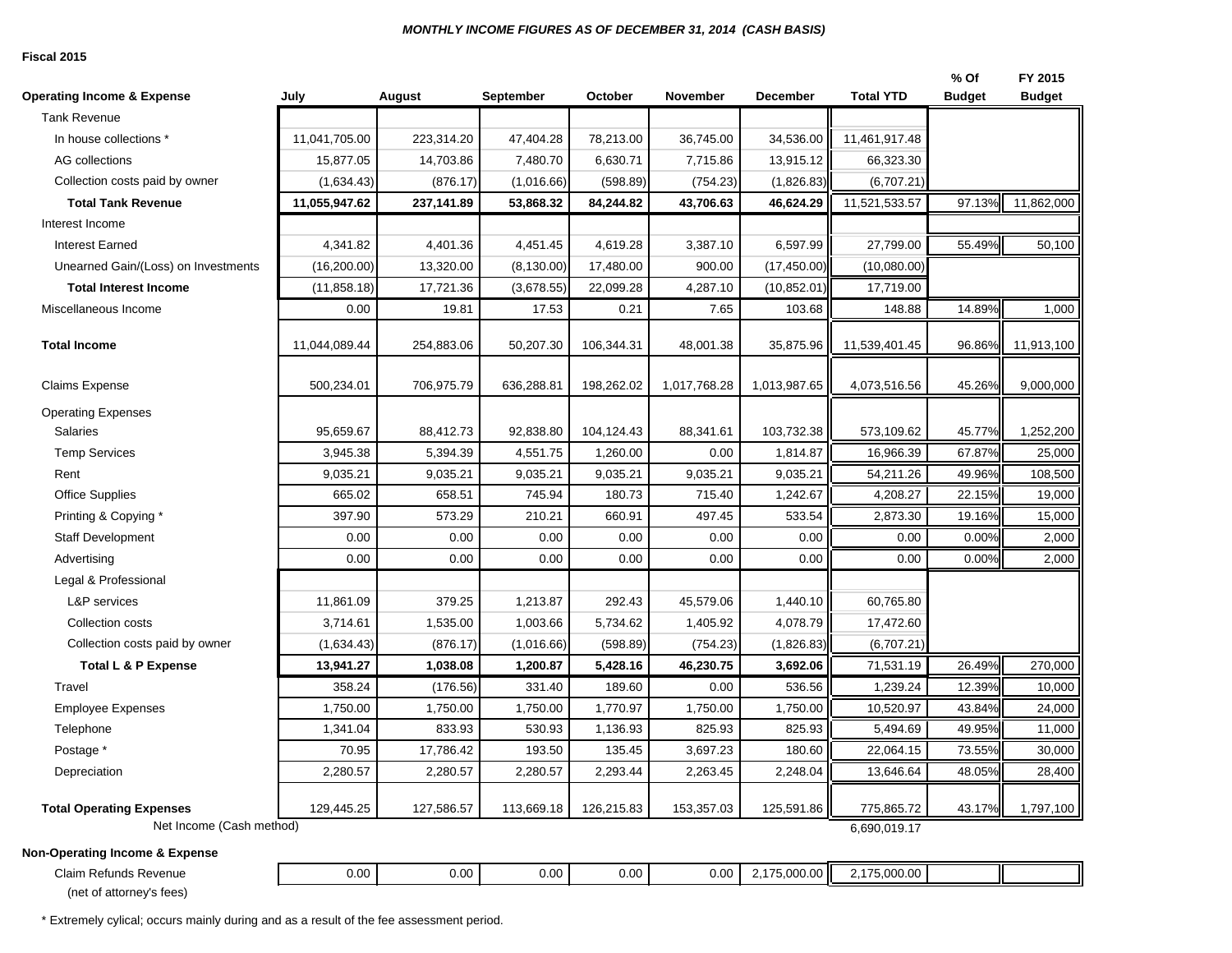## *Petroleum UST Release Compensation Board*  **Balance Sheet As of 12/31/2014**

| <b>Assets</b>                                                                                                                                                                                                                                                                                                                                                                                                                                                                                |                                                                                                                                                       |                                               |  |
|----------------------------------------------------------------------------------------------------------------------------------------------------------------------------------------------------------------------------------------------------------------------------------------------------------------------------------------------------------------------------------------------------------------------------------------------------------------------------------------------|-------------------------------------------------------------------------------------------------------------------------------------------------------|-----------------------------------------------|--|
| <b>Current Assets</b><br>108 State Cash Balance<br>112 Debt Service Fund<br>114 Treasury Notes<br>138 Unclaimed Monies Trust Account<br>140 Investments - Obligated<br>141 Reinvested Interest - Obligated<br>142 Investments - Unobligated<br>143 Reinvested Interest-Unobligated<br><b>Total Current Assets</b><br><b>Fixed Assets</b><br>160 Fixed Asset-Furniture<br>165 Fixed Asset-Data Processing<br>169 Accumulated Depreciation<br><b>Total Fixed Assets</b><br><b>Total Assets</b> | 226,749.15<br>0.00<br>8,023,684.68<br>20,479.23<br>4,912,329.32<br>1,485.29<br>16,188,967.92<br>2,750.58<br>110,254.73<br>845,231.18<br>(919, 013.03) | 29,376,446.17<br>36,472.88<br>\$29,412,919.05 |  |
| <b>Liabilities</b>                                                                                                                                                                                                                                                                                                                                                                                                                                                                           |                                                                                                                                                       |                                               |  |
| <b>Current Liabilities</b>                                                                                                                                                                                                                                                                                                                                                                                                                                                                   |                                                                                                                                                       |                                               |  |
| <b>Total Current Liabilities</b>                                                                                                                                                                                                                                                                                                                                                                                                                                                             |                                                                                                                                                       | 0.00                                          |  |
| <b>Long Term Liabilities</b><br><b>Total Long Term Liabilities</b><br><b>Total Liabilities</b>                                                                                                                                                                                                                                                                                                                                                                                               |                                                                                                                                                       | 0.00<br>\$0.00                                |  |
| <b>Equity</b>                                                                                                                                                                                                                                                                                                                                                                                                                                                                                |                                                                                                                                                       |                                               |  |
| <b>Equity Accounts</b><br>283 Retained Earnings (Deficiency)<br>Current Year Income (Loss)<br><b>Total Equity</b>                                                                                                                                                                                                                                                                                                                                                                            | 17,441,666.65<br>11,971,252.40                                                                                                                        | 29,412,919.05                                 |  |
| <b>Total Liabilities and Equity</b>                                                                                                                                                                                                                                                                                                                                                                                                                                                          |                                                                                                                                                       | \$29,412,919.05                               |  |

Г

Г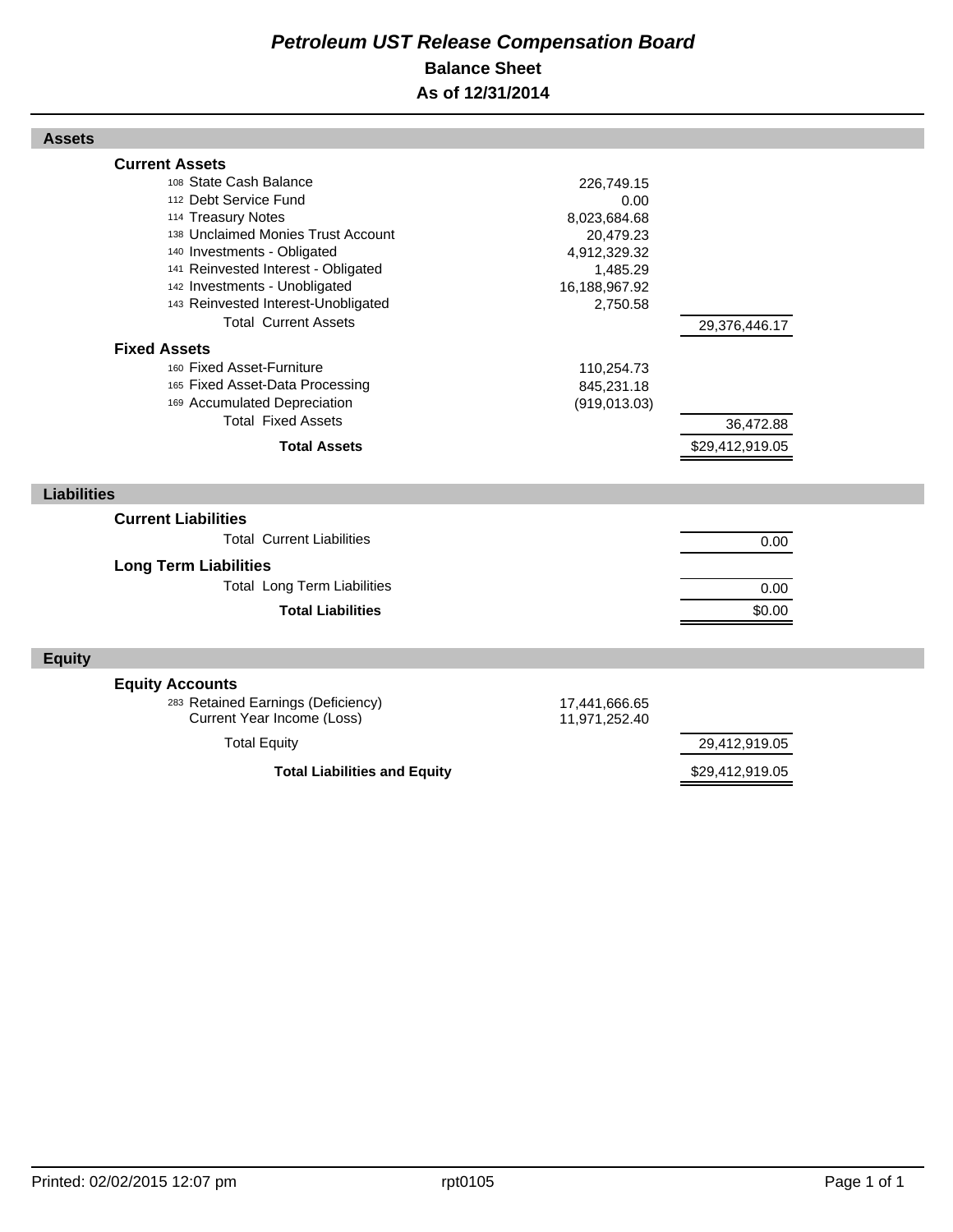## *Petroleum UST Release Compensation Board*  **Income Statement For the Month Ended 12/31/2014**

| <b>Operating Income</b>              |                | <b>Year To Date</b> |
|--------------------------------------|----------------|---------------------|
| <b>Tank Fees</b><br>301              | 46,624.29      | 13,186,249.26       |
| Investment Income<br>303             | (10, 852.01)   | 17,719.00           |
| <b>Total Operating Income</b>        | 35,772.28      | 13,203,968.26       |
| <b>Operating Expenses</b>            |                |                     |
| <b>Claims Paid</b><br>350            | 1,013,987.65   | 2,858,820.62        |
| <b>Total Operating Expenses</b>      | 1,013,987.65   | 2,858,820.62        |
| <b>Administrative Expenses</b>       |                |                     |
| <b>Salaries</b><br>621               | 86,200.00      | 384,579.64          |
| <b>Temporary Services</b><br>626     | 1,814.87       | 14,706.26           |
| Rent<br>634                          | 9,035.21       | 54,211.26           |
| <b>Office Supplies</b><br>638        | 1,242.67       | 3,668.25            |
| Printing & Copying<br>639            | 533.54         | 2,655.45            |
| Legal & Professional<br>668          | 728,692.06     | 779,767.44          |
| Depreciation Expense<br>669          | 2,248.04       | 13,646.64           |
| Travel<br>672                        | 536.56         | 881.00              |
| <b>Employee Expenses</b><br>675      | 1,750.00       | 10,520.97           |
| Telephone<br>680                     | 825.93         | 4,987.58            |
| Postage<br>681                       | 180.60         | 4,419.63            |
| <b>Total Administrative Expenses</b> | 833,059.48     | 1,274,044.12        |
| <b>Other Income</b>                  |                |                     |
| Miscellaneous Income<br>701          | 103.68         | 148.88              |
| <b>Claim Refunds Revenue</b><br>711  | 2,900,000.00   | 2,900,000.00        |
| <b>Total Other Income</b>            | 2,900,103.68   | 2,900,148.88        |
| Net Income (Loss)                    | \$1,088,828.83 | \$11,971,252.40     |
|                                      |                |                     |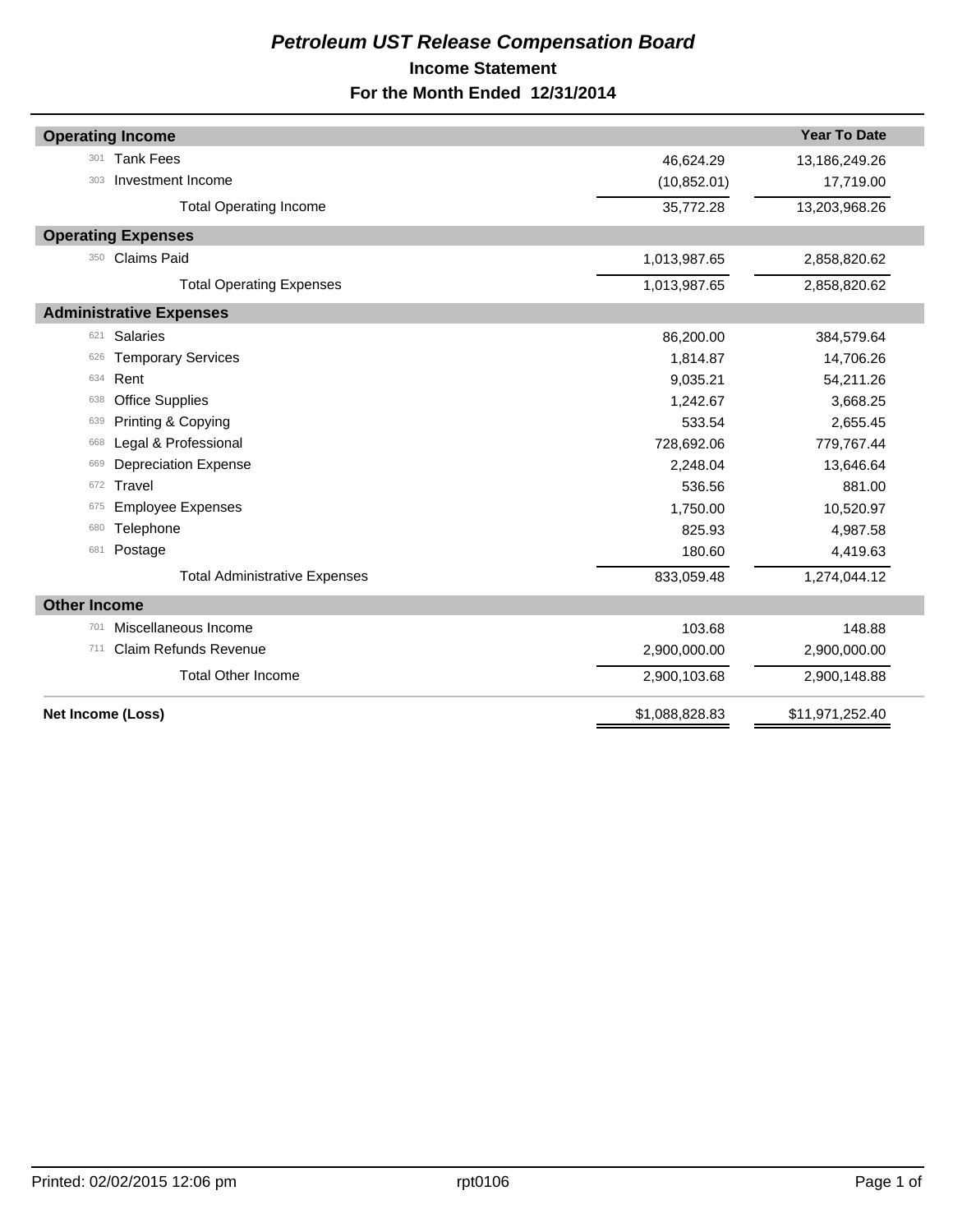## **Trial Balance** *Petroleum UST Release Compensation Board*  **Transaction Dates 12/01/2014 to 12/31/2014**

| Account | Account                               | <b>Beginning Balance</b> | Transaction    | <b>Ending Balance</b> |
|---------|---------------------------------------|--------------------------|----------------|-----------------------|
| 108     | <b>State Cash Balance</b>             | 3,060,450.45             | (2,833,701.30) | 226,749.15            |
| 114     | <b>Treasury Notes</b>                 | 8,035,997.84             | (12, 313.16)   | 8,023,684.68          |
| 138     | <b>Unclaimed Monies Trust Account</b> | 20,478.13                | 1.10           | 20,479.23             |
| 140     | Investments - Obligated               | 5,926,316.97             | (1,013,987.65) | 4,912,329.32          |
| 141     | Reinvested Interest - Obligated       | 1,188.56                 | 296.73         | 1,485.29              |
| 142     | Investments - Unobligated             | 11,238,967.92            | 4,950,000.00   | 16,188,967.92         |
| 143     | Reinvested Interest-Unobligated       | 1,969.43                 | 781.15         | 2,750.58              |
| 160     | <b>Fixed Asset-Furniture</b>          | 110,254.73               | 0.00           | 110,254.73            |
| 165     | <b>Fixed Asset-Data Processing</b>    | 845,231.18               | 0.00           | 845,231.18            |
| 169     | <b>Accumulated Depreciation</b>       | (916, 764.99)            | (2, 248.04)    | (919, 013.03)         |
| 283     | Retained Earnings (Deficiency)        | (17, 441, 666.65)        | 0.00           | (17, 441, 666.65)     |
| 301     | <b>Tank Fees</b>                      | (13, 139, 624.97)        | (46, 624.29)   | (13, 186, 249.26)     |
| 303     | Investment Income                     | (28, 571.01)             | 10,852.01      | (17,719.00)           |
| 350     | <b>Claims Paid</b>                    | 1,844,832.97             | 1,013,987.65   | 2,858,820.62          |
| 621     | <b>Salaries</b>                       | 298,379.64               | 86,200.00      | 384,579.64            |
| 626     | <b>Temporary Services</b>             | 12.891.39                | 1.814.87       | 14,706.26             |
| 634     | Rent                                  | 45,176.05                | 9,035.21       | 54,211.26             |
| 638     | <b>Office Supplies</b>                | 2,425.58                 | 1,242.67       | 3,668.25              |
| 639     | Printing & Copying                    | 2,121.91                 | 533.54         | 2,655.45              |
| 668     | Legal & Professional                  | 51,075.38                | 728,692.06     | 779,767.44            |
| 669     | <b>Depreciation Expense</b>           | 11,398.60                | 2,248.04       | 13,646.64             |
| 672     | Travel                                | 344.44                   | 536.56         | 881.00                |
| 675     | <b>Employee Expenses</b>              | 8,770.97                 | 1,750.00       | 10,520.97             |
| 680     | Telephone                             | 4,161.65                 | 825.93         | 4,987.58              |
| 681     | Postage                               | 4,239.03                 | 180.60         | 4,419.63              |
| 701     | Miscellaneous Income                  | (45.20)                  | (103.68)       | (148.88)              |
| 711     | Claim Refunds Revenue                 | 0.00                     | (2,900,000.00) | (2,900,000.00)        |
|         |                                       | 0.00                     | 0.00           | 0.00                  |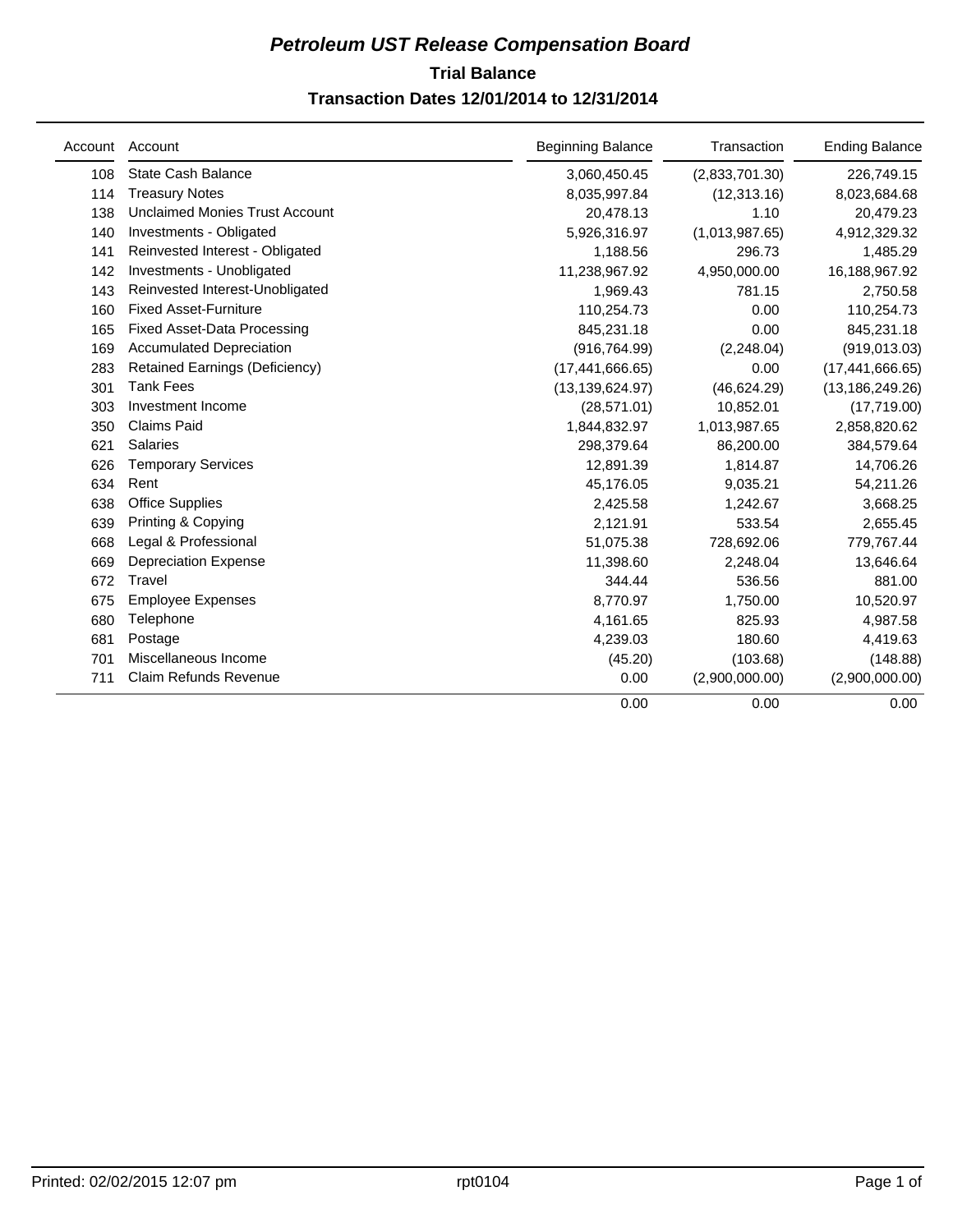#### **PETROLEUM UST RELEASE COMPENSATION BOARD PROGRAM YEAR 2014 COMPLIANCE / FEE ASSESSMENT REPORT AS OF JANUARY 31, 2015**

|                                                      | <b>PY 2014</b><br>As of 1/31/2015 | <b>PY 2014</b><br>As of 12/31/2014 | <b>Increase from</b><br><b>Jan. Meeting</b> | PY 2013<br>$(7/1/13 - 6/30/14)$                | PY 2012<br>$(7/1/12 - 6/30/13)$ | <b>PY 2011</b><br>$(7/1/11 - 6/30/12)$ | <b>PY 2010</b><br>$(7/1/10 - 6/30/11)$ | <b>Percent of</b><br>PY 2014/PY 2013 |
|------------------------------------------------------|-----------------------------------|------------------------------------|---------------------------------------------|------------------------------------------------|---------------------------------|----------------------------------------|----------------------------------------|--------------------------------------|
| <b>Refunds</b>                                       |                                   |                                    |                                             |                                                |                                 |                                        |                                        |                                      |
| Amount of Refunds Paid                               | \$90,349 (a)                      | \$80,148                           | \$10,201                                    | $$212,530$ (a)                                 | $$273,165$ (a)                  | \$387,524                              | \$214,842                              | 43%                                  |
| Number of Refunds Paid                               | 236                               | 215                                | 21                                          | 437                                            | 636                             | 525                                    | 423                                    | 54%                                  |
| Number of Owners Paid Refunds                        | 93                                | 77                                 | 16                                          | 146                                            | 220                             | 226                                    | 205                                    | 64%                                  |
| Number of Pending Refunds                            | 2,783                             | 2,775                              | <b>R</b>                                    |                                                |                                 |                                        |                                        |                                      |
| Amount of Pending Refunds                            | \$1,333,348                       | \$1,326,488                        | \$6,860                                     |                                                |                                 |                                        |                                        |                                      |
| <b>Collections</b>                                   |                                   |                                    |                                             |                                                |                                 |                                        |                                        |                                      |
| Amount of Refunds Used to Offset Outstanding Fees    | \$17,675                          | \$17,375                           | \$300                                       | \$120,635                                      | \$51,194                        | \$68,517                               | \$48,700                               | 15%                                  |
| Amount Collected by Attorney General/Special Counsel | \$82,198                          | \$66,323                           | \$15,875                                    | \$307,108                                      | \$384,008                       | $$448,231$ (b)                         | \$371,668 (b)                          | 27%                                  |
| <b>Collection Costs</b>                              | \$20,409                          | \$17,473                           | \$2,936                                     | \$80,498                                       | \$115,310                       | \$142,714                              |                                        |                                      |
| Amount Collected by AG/SC, Less Collection Costs     | \$61,789                          | \$48,851                           | \$12,938                                    | \$226,610                                      | \$268,698                       | \$305,517                              |                                        |                                      |
| Number of Accounts Certified to the AG's office      | 115                               | 115                                |                                             | 272                                            | 604                             | 687                                    | 592                                    | 42%                                  |
| Number of Owners Certified to the AG's office        | 22                                | 22                                 |                                             | 179                                            | 226                             | 250                                    | 240                                    | 12%                                  |
| Amount Certified to the AG's office                  | \$169,540                         | \$169,540                          | \$0                                         | \$1,154,822                                    | \$1,939,685                     | \$1,687,168                            | \$1,820,115                            | 15%                                  |
| <b>Appeals</b>                                       |                                   |                                    |                                             |                                                |                                 |                                        |                                        |                                      |
| Orders Pursuant to Law                               | $6*$                              |                                    | *Current: 6 under review                    |                                                |                                 |                                        |                                        |                                      |
| Determination to Deny a Certificate of Coverage      | $3**$                             |                                    |                                             | **Current: 2 under review; 1 hearing scheduled |                                 |                                        |                                        |                                      |
| <b>Ability to Pay Applications</b>                   |                                   |                                    |                                             |                                                |                                 |                                        |                                        |                                      |
| Ability to Pay Applications Pending Review           | 5                                 |                                    |                                             |                                                |                                 |                                        |                                        |                                      |
| COC Applications (As of 2/2/15)                      |                                   |                                    |                                             |                                                |                                 |                                        |                                        |                                      |
| COC Application/Fee Statements Sent - annual mailing |                                   | 3,439                              |                                             | 3,538                                          | 3,595                           | 3,674                                  | 3,694                                  | 97%                                  |
| # of Owners Issued COC                               | 3,081                             | 3,042                              | 39                                          | 3,243                                          | 3,254                           | 3,258                                  | 3,264                                  | 95%                                  |
| # of Owners w/COCs In-Process                        | 164                               | 186                                | (22)                                        | n/a                                            | n/a                             | n/a                                    | n/a                                    |                                      |
| # of Owners w/Unresolved Pending Denials of COC      | 36                                | 49                                 | (13)                                        | 5                                              | 3                               | 2                                      | $\overline{c}$                         |                                      |
| # of Owners w/Unresolved Determinations Denying COC  | 81                                | 40                                 | 41                                          | 154                                            | 164                             | 207                                    | 241                                    |                                      |
| <b>Unclaimed Monies/Refunds Pending</b>              |                                   |                                    |                                             |                                                |                                 |                                        |                                        |                                      |
| Owners on Unclaimed Monies List (Uncashed Checks)    | 44                                |                                    |                                             |                                                |                                 |                                        |                                        |                                      |
| Amount of Unclaimed Monies (Uncashed Checks)         | \$44,432                          |                                    |                                             |                                                |                                 |                                        |                                        |                                      |
| Owners with Refunds Pending with More Info Requested | 7                                 |                                    |                                             |                                                |                                 |                                        |                                        |                                      |
| Amount of Refunds Pending with More Info Requested   | \$6,150                           |                                    |                                             |                                                |                                 |                                        |                                        |                                      |

**(a) Program year 2014 goal - \$225,000; PY 2014 refund/offsets as of 1/31/15: \$108,024 (48%). PY 2013 refund/offsets: \$333,165. PY 2012 refund/offsets: \$346,359. PY 2011 refund/offsets: \$480,366.** 

**(b) Amount includes AG and Special Counsel fees paid by Board**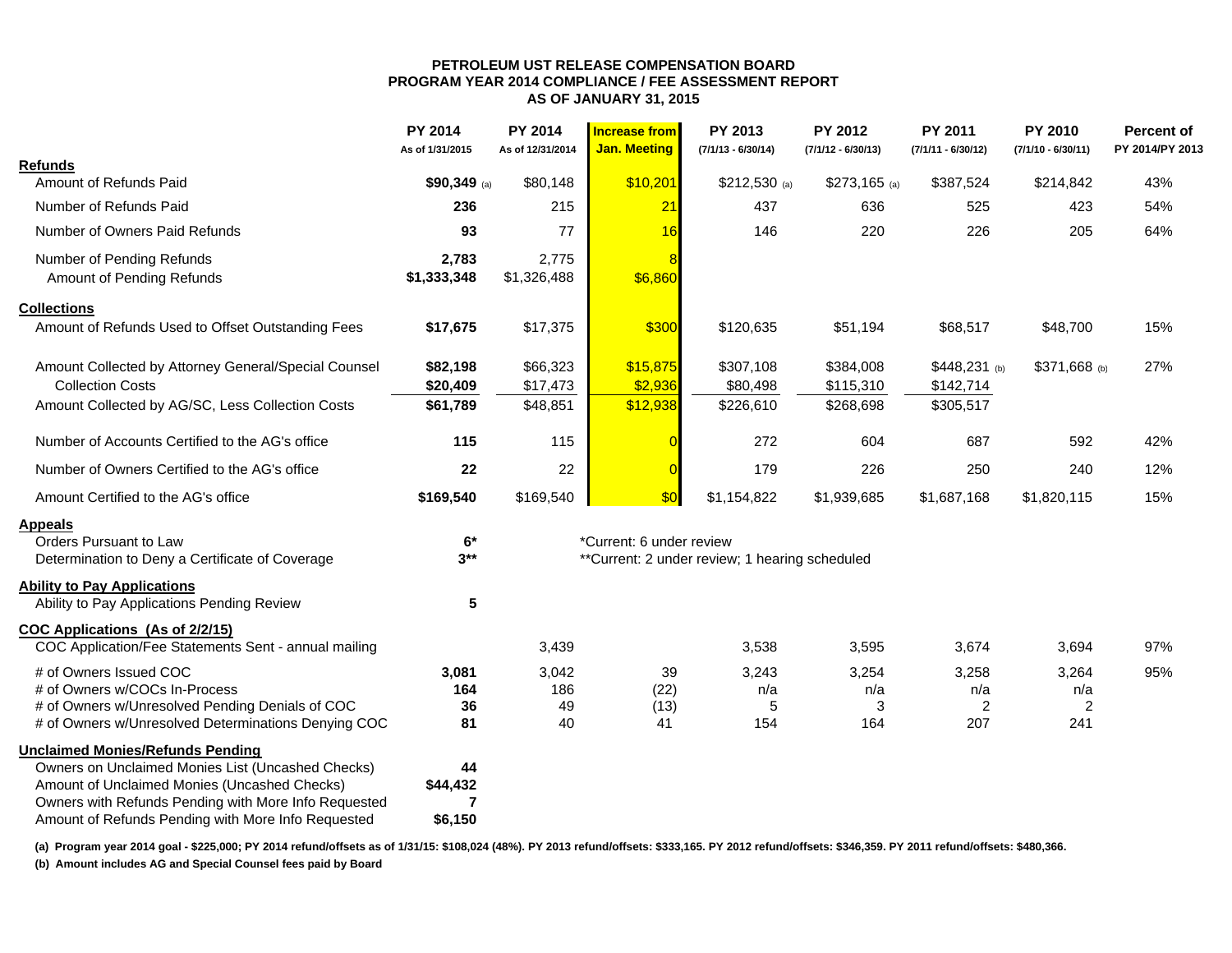## CLAIMS STATISTICS REPORT February 2, 2015

| <b>Total Number of all Sites</b>                                                                   | 2,989 |                      |
|----------------------------------------------------------------------------------------------------|-------|----------------------|
| Face Value of all Claims                                                                           |       | \$443,118,427        |
| <b>Total Deductible Used for Settled Claims</b>                                                    |       | (\$96,046,435)       |
| Deductible Remaining for Open Claims                                                               |       | (\$8,435,736)        |
| <b>Net Value</b>                                                                                   |       | \$338,636,256        |
| <b>Total Disallowed Costs</b>                                                                      |       | (\$80,148,626)       |
| <b>Total Payments &amp; Installments</b>                                                           |       | (\$228,934,154)      |
| <b>Maximum Liability of Unpaid Claims</b>                                                          |       | \$29,553,476         |
| Total Average Gross Value per Closed Site                                                          |       | \$130,489            |
| Total Average Net Value per Closed Site                                                            |       | \$96,963             |
| Total Average Payout per Closed Site (2264 sites)                                                  |       | \$70,279             |
| Costs for Sites Cleaned Up Exclusively Under BUSTR's 1999, 2005 and/or 2012 Corrective Action Rule |       |                      |
| Above the Deductible (190 sites):                                                                  |       |                      |
| Average clean-up costs per site:                                                                   |       | \$118,074            |
| Average claim payout per site:                                                                     |       | \$46,941             |
|                                                                                                    |       |                      |
| Above and Below the Deductible (388 sites):                                                        |       |                      |
| Average clean-up costs per site:                                                                   |       | \$71,962<br>\$22,986 |
| Average claim payout per site:                                                                     |       |                      |
|                                                                                                    |       |                      |
| Breakdown of all claim packages                                                                    |       |                      |
| <b>Work in Progress: Open Claims</b>                                                               |       |                      |
| Number of Claims with More Information Requested                                                   | 15    |                      |
| Number of Claims with More Information Received                                                    | 29    |                      |
| Number of Pending Reviewable Claims                                                                | 1,610 |                      |
| <b>Total Open Claims</b>                                                                           |       | 1,654                |
| <b>Settled/Closed Claims</b>                                                                       |       |                      |
| <b>Number of Settled Claims</b>                                                                    | 4,933 |                      |
| <b>Number of Closed Claims</b>                                                                     | 8,903 |                      |
| Below Deductible/NFA closed without review/Revoked                                                 | 713   |                      |
| Number of Claims on Waiting List                                                                   | 149   |                      |
|                                                                                                    |       |                      |
| <b>Total Settled Claims</b>                                                                        |       | 14,698               |
| <b>Held Claims</b>                                                                                 |       |                      |
| Number of Claims with Appeals Outstanding                                                          | 18    |                      |
| Number of Claims Below the Deductible                                                              | 265   |                      |
|                                                                                                    |       |                      |
| <b>Total Held Claims</b>                                                                           |       | 283                  |
| <b>Total Number of Claims</b>                                                                      |       | 16,635               |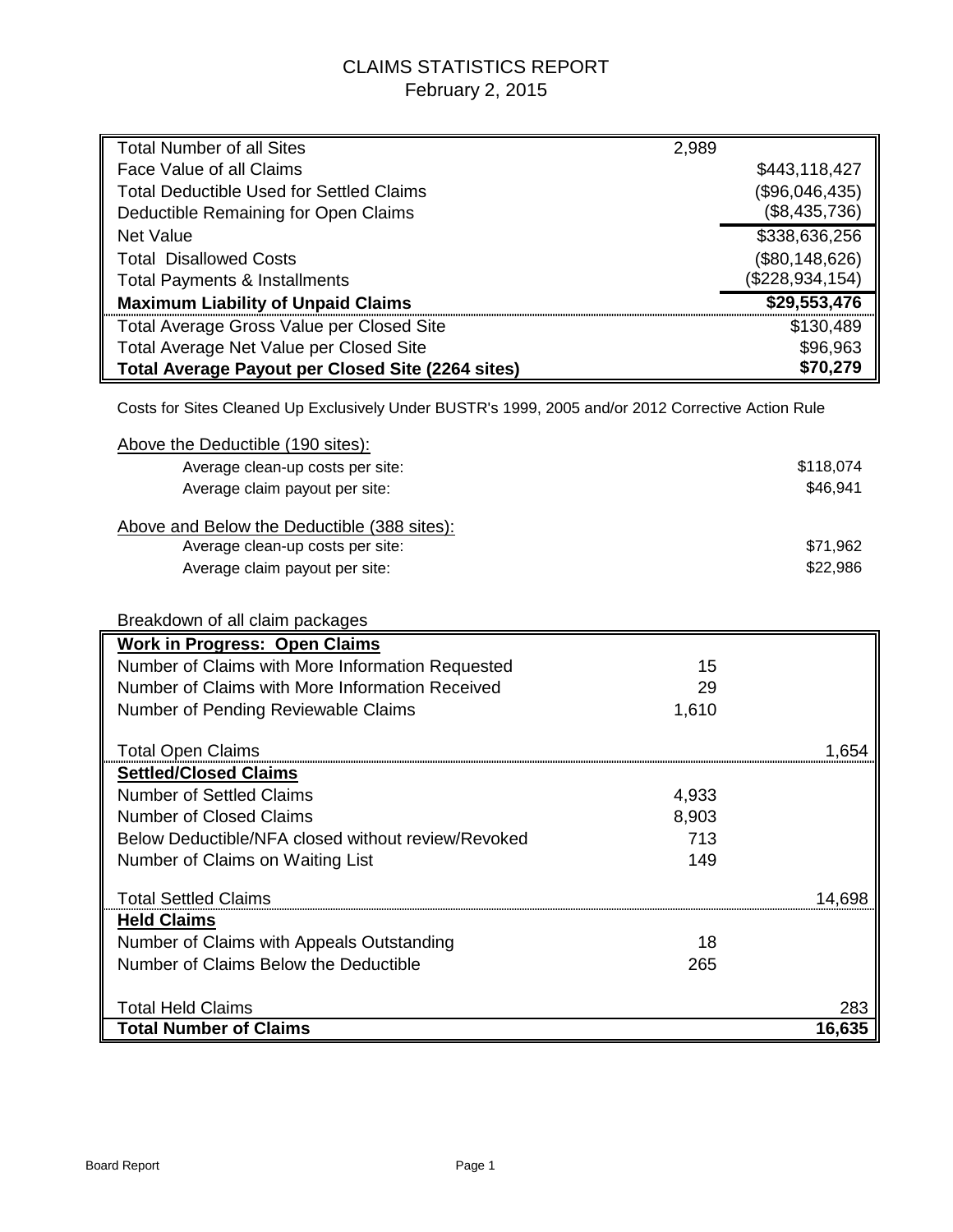#### **CLAIM SETTLEMENT SUMMARY**

| <b>YEAR</b>        | <b>CLAIMS REC'D</b>             | <b>SETTLED</b> | RVK/BD-NFA+      | <b>NET VALUE</b>  | <b>DISALLOWED</b> | SETTLEMENT                            |               | <b>PAYOUT</b>          |
|--------------------|---------------------------------|----------------|------------------|-------------------|-------------------|---------------------------------------|---------------|------------------------|
| 2004               | 743 (\$14.527M)                 | 685            | 47               | \$14,072,003      | \$3,892,134       | \$10,163,186                          |               | 72.2% B,C              |
|                    | AVG/MONTH 62 (\$1.210M)         | 61             |                  |                   |                   | <b>AVERAGE PAYOUT PER CLAIM</b>       | $\mathbf{\$}$ | 14,837                 |
| 2005               | 823 (\$13.235M)                 | 782            | 26               | \$14,605,477      | \$4,377,921       | \$10,184,085                          |               | $69.7\%$ $^{\rm D}$    |
| <b>AVG/MONTH</b>   | 69 (\$1.103M)                   | 67             |                  |                   |                   | <b>AVERAGE PAYOUT PER CLAIM</b>       | \$            | 13,023                 |
| 2006               | 971 (\$12.874M)                 | 790            | 48               | \$14,231,096      | \$4,708,846       | \$9,446,002                           |               | 66.4% E                |
| <b>AVG/MONTH</b>   | 81 (\$1.073M)                   | 70             |                  |                   |                   | <b>AVERAGE PAYOUT PER CLAIM</b>       | \$            | 11,957                 |
| 2007               | 916 (\$13.177M)                 | 738            | 65               | \$11,727,341      | \$4,467,443       | \$7,259,898                           |               | 61.9%                  |
| <b>AVG/MONTH</b>   | 76 (\$1.098M)                   | 67             |                  |                   |                   | <b>AVERAGE PAYOUT PER CLAIM</b>       | $\mathbf{\$}$ | 9,837                  |
| 2008               | 867 (\$12.409M)                 | 752            | 52               | \$11,602,241      | \$3,625,785       | \$8,197,598                           |               | $70.7\%$ <sup>F</sup>  |
| <b>AVG/MONTH</b>   | 72 (\$1.034M)                   | 67             |                  |                   |                   | <b>AVERAGE PAYOUT PER CLAIM</b>       | \$            | 10,901                 |
|                    | <b>CLAIMS REC'D</b>             | <b>SETTLED</b> | RVK/BD-NFA+      | <b>FACE VALUE</b> |                   | DISALLOWED DEDUCTIBLE USED            |               | <b>SETTLEMENT</b>      |
| 2009               | 799 (\$11.078 M)                | 723            | 38               | \$14,606,030      | \$3,847,769       | \$3,082,306                           | \$            | 7,675,956 <sup>G</sup> |
|                    | AVG/MONTH 67 (\$0.923 M)        | 63             |                  |                   |                   | <b>AVERAGE PAYOUT PER CLAIM</b>       | \$            | 10,617                 |
| <b>PERCENTAGES</b> |                                 |                |                  |                   | 26.3%             |                                       |               | 66.6%                  |
| 2010               | 808 (\$11.406 M)                | 705            | 52               | \$12,639,804      | \$3,001,516       | \$2,583,509                           | \$            | 7,054,779              |
|                    | AVG/MONTH 67 (\$0.951 M)        | 63             |                  |                   |                   | <b>AVERAGE PAYOUT PER CLAIM</b>       | \$            | 10,007                 |
| <b>PERCENTAGES</b> |                                 |                |                  |                   | 23.7%             |                                       |               | 70.2%                  |
| 2011               | 794 (\$10.536 M)                | 725            | 94               | \$13,320,431      | \$2,753,772       | \$3,537,439                           | \$            | 7,029,220              |
| <b>AVG/MONTH</b>   | 66 (\$0.878 M)                  | 68             |                  |                   |                   | <b>AVERAGE PAYOUT PER CLAIM</b>       | $\mathbf{\$}$ | 9,695                  |
| <b>PERCENTAGES</b> |                                 |                |                  |                   | 20.7%             |                                       |               | 71.9%                  |
| 2012               | 731 (\$10.055 M)                | 697            | 53               | \$11,779,357      | \$2,405,669       | \$2,374,716                           | \$            | 6,740,405              |
| <b>AVG/MONTH</b>   | 61 (\$0.84M)                    | 63             |                  |                   |                   | <b>AVERAGE PAYOUT PER CLAIM</b>       | $\mathbf{s}$  | 9,671                  |
| <b>PERCENTAGES</b> |                                 |                |                  |                   | 20.4%             |                                       |               | 71.7%                  |
| 2013               | 928 (\$12.120 M)                | 891            | 55               | \$12,513,139      | \$2,339,277       | \$2,874,260                           | \$            | 7,299,602              |
| <b>AVG/MONTH</b>   | 77 (\$1.010 M)                  | 79             |                  |                   |                   | <b>AVERAGE PAYOUT PER CLAIM</b>       | \$            | 8,193                  |
| <b>PERCENTAGES</b> |                                 |                |                  |                   | 18.7%             |                                       |               | 75.7%                  |
| PROGRAM YEAR 2014  |                                 |                |                  |                   |                   |                                       |               |                        |
| <b>MONTH</b>       | <b>CLAIMS REC'D</b>             | <b>SETTLED</b> | RVK/BD-NFA+      | <b>FACE VALUE</b> |                   | DISALLOWED DEDUCTIBLE USED SETTLEMENT |               |                        |
| $Jul-14$           | 58 (\$0.656 M)                  | $70\,$         | $\boldsymbol{0}$ | \$783,753         | \$118,992         | \$101,489                             |               | \$563,272              |
| Aug-14             | 71 (\$0.983 M)                  | 67             | $\boldsymbol{0}$ | \$627,050         | \$67,525          | \$74,550                              |               | \$484,975              |
| Sep-14             | 77 (\$0.874 M)                  | 77             | 12               | \$1,323,509       | \$162,208         | \$437,350                             |               | \$723,950              |
| Oct-14             | 56 (\$0.779 M)                  | 75             | $\boldsymbol{0}$ | \$1,146,463       | \$323,804         | \$166,094                             |               | \$656,565              |
| $Nov-14$           | 71 (\$1.466 M)                  | 44             | $\boldsymbol{0}$ | \$909,850         | \$195,365         | \$118,081                             |               | \$596,404              |
| Dec-14             | 52 (\$0.680 M)                  | $70\,$         | $\boldsymbol{0}$ | \$1,640,380       | \$486,890         | \$305,333                             |               | \$848,157              |
| $Jan-15$           | 49 (\$0.983 M)                  | 86             | 21               | \$1,352,939       | \$109,062         | \$550,327                             |               | \$693,551              |
| Feb-15             |                                 |                |                  |                   |                   |                                       |               |                        |
| $Mar-15$           |                                 |                |                  |                   |                   |                                       |               |                        |
| Apr-15             |                                 |                |                  |                   |                   |                                       |               |                        |
| May-15<br>$Jun-15$ |                                 |                |                  |                   |                   |                                       |               |                        |
| <b>TOTAL</b>       | 434 (\$6.421 M)                 | 489            | 33               | \$7,783,944       | \$1,463,846       | \$1,753,224                           |               | \$4,566,874            |
| <b>AVG/MONTH</b>   | 62 (\$0.917M)                   | 74             |                  |                   |                   |                                       |               |                        |
| <b>PERCENTAGES</b> |                                 |                |                  |                   | 18.8%             |                                       |               | 75.7%                  |
|                    | <b>AVERAGE PAYOUT PER CLAIM</b> |                |                  |                   |                   |                                       |               | \$9,339                |

<sup>B</sup>Includes a settlement agreement in PY 2004 with a major oil company for 98 claims for \$1,100,000 (a payout percentage of 59.2%)

<sup>C</sup>Includes a settlement agreement in PY 2004 with a major oil company for 33 claims for \$417,500 (a payout percentage of 76.6%)

 $<sup>D</sup>$  Includes a settlement agreement in PY 2005 with a major oil company for 89 claims for \$912,000 (a payout percentage of 62.5%)</sup>

Efficult and a settlement agreement in PY 2006 with a major oil company for 124 claims for \$1,832,000 (a payout percentage of 63.5%)

<sup>F</sup>Includes a settlement agreement in PY 2008 with a major oil company for 136 claims for \$1,820,000 (a payout percentage of 60.8%)

 $<sup>G</sup>$ Includes a settlement agreement in PY 2009 with a major oil company for 96 claims for \$1,215,000 (a payout percentage of 46.9%)</sup>

†Eligibility revoked and/or Below Deductible claims with an NFA are not included in the claims payout statistics.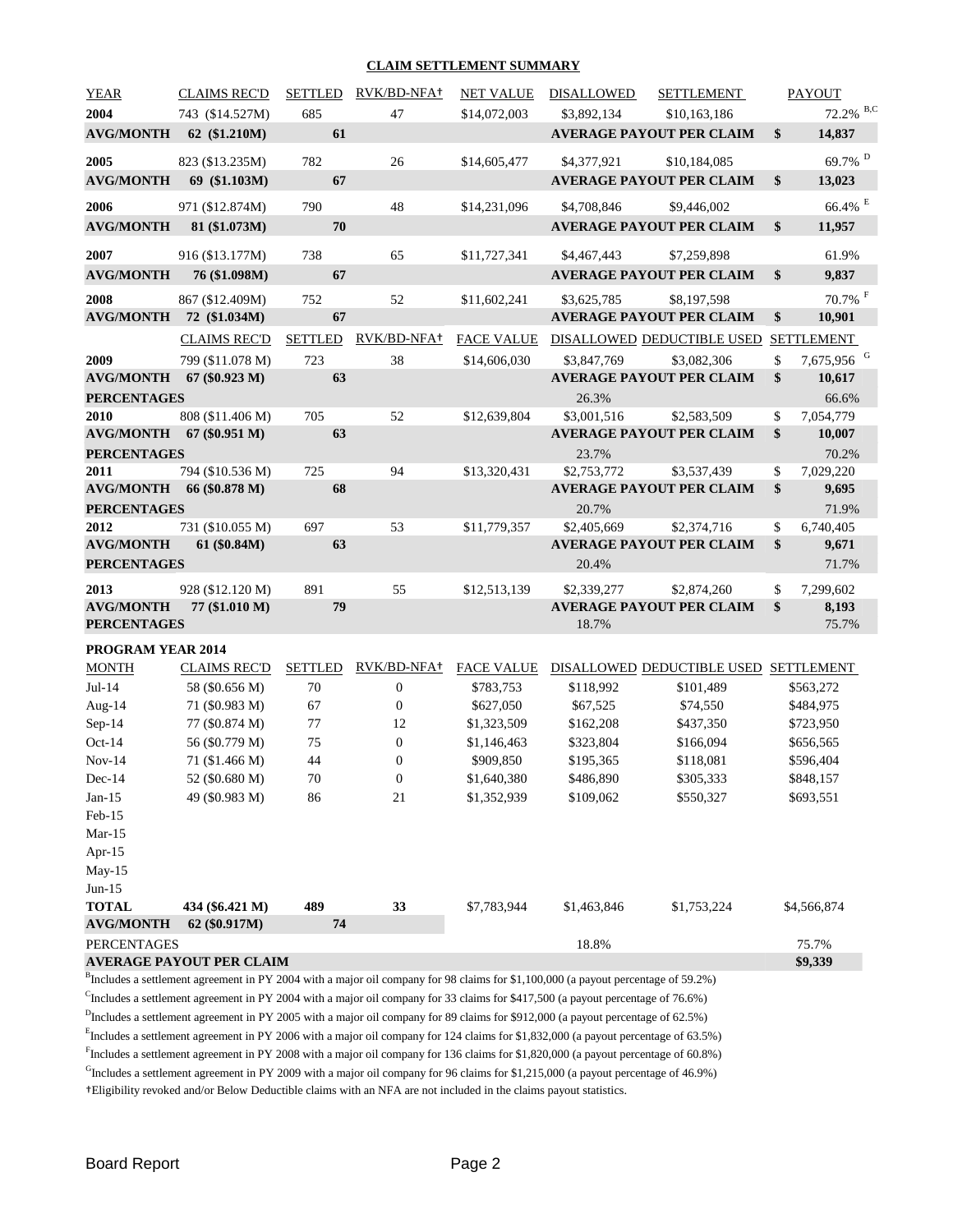#### **ELIGIBILITY STATISTICS REPORT**

February 2, 2015

## **Breakdown of Applications**

| More Info Requested            | 4  |
|--------------------------------|----|
| In Review                      | 11 |
| <b>Total Open Applications</b> | 15 |

*Eligibility Determinations Under Appeal 4*

|                | <b>REC'D</b>            | <b>APP'D</b> | <b>DENIED</b>   |
|----------------|-------------------------|--------------|-----------------|
| <b>PY 2004</b> | 72                      | 81           | 47              |
| Average/mo.    | 6                       |              | 11              |
| <b>PY 2005</b> | 97                      | 72           | 33              |
| Average/mo.    | 8                       |              | 9               |
| <b>PY 2006</b> | 109                     | 73           | 32              |
| Average/mo.    | 9                       |              | 9               |
| <b>PY 2007</b> | 108                     | 74           | 28              |
| Average/mo.    | $\boldsymbol{9}$        |              | 9               |
| <b>PY 2008</b> | 99                      | 68           | 26              |
| Average/mo.    | 8                       |              | 8               |
| <b>PY 2009</b> | 95                      | 84           | 19              |
| Average/mo.    | 8                       |              | 9               |
| <b>PY 2010</b> | 48                      | 51           | 16              |
| Average/mo.    | $\overline{\mathbf{4}}$ |              | 6               |
| <b>PY 2011</b> | 67                      | 47           | $\overline{15}$ |
| Average/mo.    | 6                       |              | 5               |
| <b>PY 2012</b> | 87                      | 54           | 17              |
| Average/mo.    | 7                       |              | 6               |
| <b>PY 2013</b> | 53                      | 65           | 7               |
| Average/mo.    | 4                       |              | 6               |

| Denial Reasons PY 2004-2013 |     | $\%$  |
|-----------------------------|-----|-------|
| No Release                  | 79  | 32.9% |
| Late Filing                 | 49  | 20.4% |
| No Valid COC                | 32  | 13.3% |
| Abandoned/OOC               | 24  | 10.0% |
| No CA Required              | 9   | 3.8%  |
| <b>Pre-Fund Release</b>     | 7   | 2.9%  |
| Incomplete App              | 9   | 3.8%  |
| <b>Untimely Fees</b>        | 3   | 1.3%  |
| No Fee Payment              | 1   | 0.4%  |
| No Response                 | 2   | 0.8%  |
| Other                       | 25  | 10.4% |
| l`otal                      | 240 |       |

## **Program Year 2014**

|              | <b>REC'D</b> | <b>APP'D</b> | <b>DENIED</b> | Denial Reasons PY 2014  |
|--------------|--------------|--------------|---------------|-------------------------|
| $Jul-14$     | 12           | 10           | 0             | No Release              |
| Aug- $14$    | 5            | 2            |               | Late Filing<br>3        |
| $Sep-14$     | 6            | 8            | 0             | No Valid COC            |
| $Oct-14$     | 5            | 5            |               | Abandoned / OOC         |
| $Nov-14$     | 9            | 0            |               | No CA Required          |
| $Dec-14$     | 3            | 5            |               | <b>Pre-Fund Release</b> |
| $Jan-15$     | 5            | 6            |               | Incomplete App          |
| $Feb-15$     |              |              |               | <b>Untimely Fees</b>    |
| $Mar-15$     |              |              |               | No Fee Payment          |
| Apr- $15$    |              |              |               | No Response             |
| $May-15$     |              |              |               | Other                   |
| $Jun-15$     |              |              |               | <b>Total</b>            |
| <b>TOTAL</b> | 45           | 36           | 6             |                         |
| Average/mo.  | 6            |              | 6             |                         |
|              |              |              |               |                         |

| <b>Denial Reasons PY 2014</b> |   |
|-------------------------------|---|
| No Release                    |   |
| Late Filing                   | 3 |
| No Valid COC                  |   |
| Abandoned / OOC               |   |
| No CA Required                |   |
| Pre-Fund Release              |   |
| Incomplete App                |   |
| Untimely Fees                 |   |
| No Fee Payment                |   |
| No Response                   |   |
| <b>Other</b>                  |   |
| 'otal                         |   |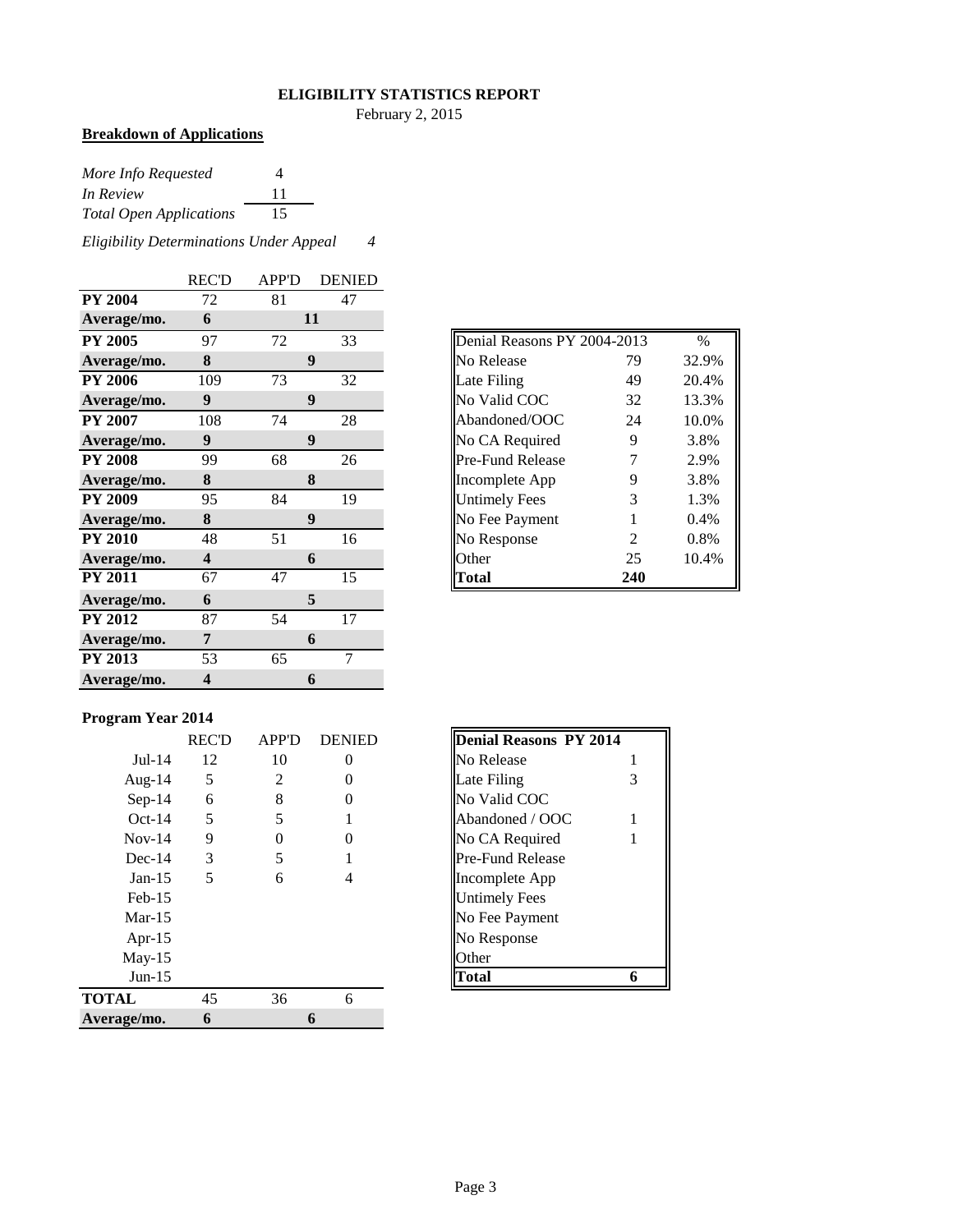## **COST PRE-APPROVAL STATISTICS REPORT**

February 2, 2015

**Mandatory Cost Pre-Approvals Mandatory Cost Pre-Approvals Voluntary Pre-Approvals** 

| Number Annual RAPs in Review                 |  |
|----------------------------------------------|--|
| Number Annual FPR in Review                  |  |
| All Other Mandatory Open Cost Pre-Approvals: |  |
| Total Open Mandatory Cost Pre-Approvals      |  |

**Number in Review 5 2 2 Number in Review 6 2 Number in Review 6 Number 2 Number 2 Number 2 2 Number 2 2 Number 2 10 Number 2 10 Number 2 10 Number 2 10 Number 2 10 Number 2 10 Number 2 10 Number 2 10 Number 2 10 Number 2 1** 

|         | <b>New RAPs</b> |              | <b>Annual RAP Cost</b><br><b>Pre-Approvals</b> |              | <b>Annual FPR</b><br><b>Cost Pre-</b><br><b>Approvals</b> |               | <b>Mandatory IRA</b> |              | Tier 3        |              | Monitoring/<br><b>Calibration</b><br>Plan |    | <b>Voluntary</b> |                | <b>TOTALS</b> |              |
|---------|-----------------|--------------|------------------------------------------------|--------------|-----------------------------------------------------------|---------------|----------------------|--------------|---------------|--------------|-------------------------------------------|----|------------------|----------------|---------------|--------------|
|         | <b>REC'D</b>    | <b>DET'D</b> | <b>REC'D</b>                                   | <b>DET'D</b> | <b>REC'D</b>                                              | <b>DET'DI</b> | <b>REC'D</b>         | <b>DET'D</b> | <b>IREC'D</b> | <b>DET'D</b> | REC'D                                     |    | DET'D REC'D      | <b>DET'DIL</b> | REC'D         | <b>DET'D</b> |
| PY 2009 | 27              | 21           | רר                                             | 28           | 65                                                        | 64            |                      | <sub>0</sub> | 25            | 19           | 35                                        | 38 | 36               | 38             | 222           | 214          |
| PY 2010 | 22              | 22           | $\bigcap$ 1                                    | 24           | 52                                                        | 66            |                      |              | 23            | 28           | 34                                        | 38 | 31               | 30             | 191           | 217          |
| PY 2011 | 36              | 30           | 18                                             | 17           | 56                                                        | 55            |                      | ∠            | 22            | 17           | -45                                       | 43 | 41               | 46             | 223           | 210          |
| PY 2012 | 26              | 39           | 18                                             | 18           | 57                                                        | 68            |                      | 10           | 13            | 23           | 30                                        | 41 | 35               | 35             | 186           | 234          |
| PY 2013 | 30              | 29           | 36                                             | 38           | 51                                                        | 54            |                      |              | 14            | 16           | 20                                        | 21 | 18               | 22             | 174           | 184          |

|                |              |                 |              | <b>Annual RAP Cost</b> | <b>Annual FPR</b>                    |                |                |                      |                |                | Monitoring/        |              |                |                  |              |               |
|----------------|--------------|-----------------|--------------|------------------------|--------------------------------------|----------------|----------------|----------------------|----------------|----------------|--------------------|--------------|----------------|------------------|--------------|---------------|
| <b>PY 2014</b> |              | <b>New RAPs</b> |              | $Pre-Approvals1$       | <b>Cost Pre-</b><br><b>Approvals</b> |                |                | <b>Mandatory IRA</b> |                | Tier 3         | <b>Calibration</b> | Plan         |                | <b>Voluntary</b> |              | <b>TOTALS</b> |
|                |              | <b>DET'D</b>    |              |                        | <b>REC'D</b>                         | <b>DET'D</b>   | <b>REC'D</b>   |                      |                | <b>DET'D</b>   |                    | <b>DET'D</b> |                | REC'D DET'D      |              |               |
|                | <b>REC'D</b> |                 | <b>REC'D</b> | <b>DET'D</b>           |                                      |                |                | <b>DET'D</b>         | <b>REC'D</b>   |                | <b>REC'D</b>       |              |                |                  | <b>REC'D</b> | <b>DET'D</b>  |
| $Jul-14$       | 2            | 4               | 2            | 4                      | 3                                    | 5              |                | $\overline{0}$       |                | $\overline{c}$ | 4                  | 2            | $\overline{0}$ | $\overline{0}$   | 13           | 17            |
| Aug- $14$      | 4            | 5               | 2            | 5                      | 2                                    | 5              | 0              |                      | $\overline{0}$ | $\theta$       |                    | 4            |                |                  | 10           | 21            |
| Sep-14         | 5            | 2               | 3            | $\Omega$               | $\overline{0}$                       | 0              | $\overline{0}$ | $\overline{0}$       |                | $\theta$       | 2                  |              |                | $\Omega$         | 12           | 3             |
| Oct-14         | 3            | 2               |              | 4                      | 4                                    | $\overline{2}$ |                |                      | $\overline{0}$ | $\theta$       | 2                  | 3            | 4              |                  | 15           | 13            |
| $Nov-14$       | $\Omega$     | 3               | 2            |                        |                                      | 4              | $\overline{0}$ | $\overline{0}$       | 2              |                | $\Omega$           | $\Omega$     | $\Omega$       | 3                | 5            | 12            |
| Dec-14         | 2            | 4               | 2            | 2                      | 2                                    | 5              | $\overline{0}$ |                      | 2              | 2              |                    |              | 2              | 2                | 11           | 17            |
| Jan- $15$      |              | $\overline{2}$  | 6            | 3                      | 4                                    | 0              |                | $\overline{0}$       | $\mathbf{0}$   |                | 4                  | 2            |                |                  | 17           | 9             |
| Feb-15         |              |                 |              |                        |                                      |                |                |                      |                |                |                    |              |                |                  |              |               |
| $Mar-16$       |              |                 |              |                        |                                      |                |                |                      |                |                |                    |              |                |                  |              |               |
| Apr-15         |              |                 |              |                        |                                      |                |                |                      |                |                |                    |              |                |                  |              |               |
| $May-15$       |              |                 |              |                        |                                      |                |                |                      |                |                |                    |              |                |                  |              |               |
| $Jun-15$       |              |                 |              |                        |                                      |                |                |                      |                |                |                    |              |                |                  |              |               |
| <b>TOTALS</b>  | 17           | 22              | 18           | 19                     | 16                                   | 21             | 3              | 3                    | 6              | 6              | 14                 | 13           | 9              | 8                | 83           | 92            |
| Avg./Mo        |              |                 |              |                        |                                      |                |                |                      |                |                |                    |              |                |                  | 12           | 13            |

<sup>1</sup>Includes requests for additional RAP costs above the \$6,000/20% threshold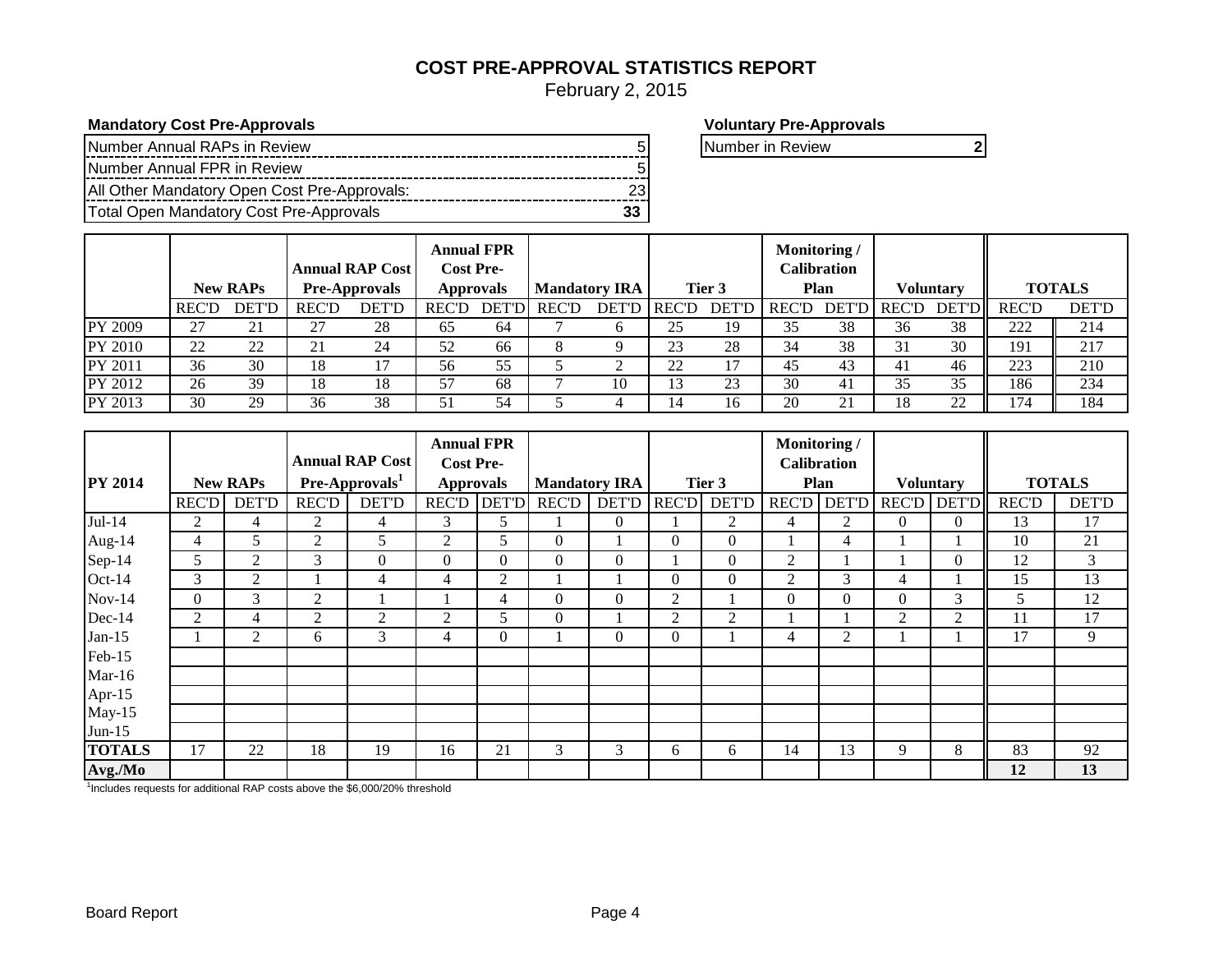## *Petroleum UST Release Compensation Board*

**Facility Certificate Listing**

**Program Year 2014 COC Eff Date: Yes COC Print Date: Yes** 

## **Printed from 1/14/2015 to 2/6/2015**

| <b>Owner/Fac</b> |                | UST Cnt Own / Fac Name                | <b>Own / Fac Address</b>               | <b>Eff Date</b> | <b>Print Date</b> | <b>Override Reason</b>          | <b>Denial Status</b> |
|------------------|----------------|---------------------------------------|----------------------------------------|-----------------|-------------------|---------------------------------|----------------------|
| 2040-0001        | $\mathbf{1}$   | <b>Fremont Police Dept</b>            | 1141 W State St, Fremont OH            | 07/28/2014      | 02/06/2015        | Not Required: Post 11-30-09 Pay | N/A                  |
| 2040-0005        | $\mathbf{1}$   | <b>Water Treatment Plant</b>          | 1113 Tiffin St, Fremont OH             | 07/28/2014      | 02/06/2015        | Not Required: Post 11-30-09 Pay | N/A                  |
| 2040-0006        | 2              | City of Fremont Fueling Station       | 723 S. Front Street. Fremont OH        | 07/28/2014      | 02/06/2015        | Not Required: Post 11-30-09 Pay | N/A                  |
| 2064-0001        | 3              | City Of Maple Hts-Fuel                | 5501 Dunhan Rd (rear), Maple Hts OH    | 08/13/2014      | 01/23/2015        | PD Response Accepted            | Accepted             |
| 2115-0001        | $\mathbf{2}$   | City Of Richmond Heights              | 26260 Chardonview Road, Richmond Heig  | 01/22/2015      | 02/06/2015        | PD Response Accepted            | Accepted             |
| 3024-0045        | 3              | RT 250 South                          | 7001 Milan Road, Sandusky OH           | 09/05/2014      | 02/06/2015        | PD Response Accepted            | Accepted             |
| 4212-0001        | $\overline{4}$ | Currens B P                           | 587 Delaware Avenue. Marion OH         | 07/07/2014      | 02/06/2015        | PD Response Accepted            | Accepted             |
| 5036-0001        | 4              | Hillsdale Car Wash, Inc.              | 4411 Hills & Dales Rd NW, Canton OH    | 01/23/2015      | 02/06/2015        | Not Required: Post 11-30-09 Pay | N/A                  |
| 12260-0002       | $\mathbf{1}$   | Central Transport                     | 1985 Crescentville Road, Cincinnati OH | 07/01/2014      | 01/23/2015        | Not Required: Post 11-30-09 Pay | N/A                  |
| 12260-0014       | 3              | Crown Enterprises Inc                 | 5400 W. 137th Street, Brook Park OH    | 07/01/2014      | 01/23/2015        | Not Required: Post 11-30-09 Pay | N/A                  |
| 12260-0017       | 2              | Crown Enterprises Inc                 | 2450 Sobeck Road, Columbus OH          | 07/01/2014      | 01/23/2015        | Not Required: Post 11-30-09 Pay | N/A                  |
| 12260-0020       | $\mathbf{1}$   | Crown Enterprise Inc                  | 11040 N Dixie Dr, Vandalia OH          | 07/01/2014      | 01/23/2015        | Not Required: Post 11-30-09 Pay | N/A                  |
| 12313-0001       | $\mathbf{1}$   | <b>Berea Police City Hall</b>         | 11 Berea Commons, Berea OH             | 01/02/2015      | 01/23/2015        | PD Response Accepted            | Accepted             |
| 12409-0001       | $\mathbf{1}$   | Clean Harbors Of Env Serv Inc         | 2900 Rockefeller Ave, Cleveland OH     | 08/13/2014      | 01/23/2015        | PD Response Accepted            | Accepted             |
| 16733-0002       | $\overline{2}$ | Village Of Minerva                    | 505 1/2 E Lincolnway, Minerva OH       | 07/01/2014      | 02/06/2015        | PD Response Accepted            | Accepted             |
| 17257-0001       | 3              | Lakers, Inc.                          | 15723 Mahoning Avenue, Diamond OH      | 07/14/2014      | 01/23/2015        | PD Response Accepted            | Accepted             |
| 17884-0002       | 4              | Progas 2                              | 1155 Chesnut Street, Nelsonville OH    | 07/01/2014      | 01/23/2015        | Not Required: Post 11-30-09 Pay | N/A                  |
| 18204-0001       | 3              | Clifton Blvd E-Z Shop                 | 11521 Clifton Blvd, Cleveland OH       | 07/28/2014      | 01/23/2015        | PD Response Accepted            | Accepted             |
| 18451-5637       | 6              | Speedway #8502                        | 3730 Speedway Drive, Findlay OH        | 01/16/2015      | 01/23/2015        | Not Required: Post 11-30-09 Pay | N/A                  |
| 18495-0001       | $\overline{2}$ | Gelb Realty, LLC                      | 2700 East 55th Street. Cleveland OH    | 08/11/2014      | 02/06/2015        | PD Response Accepted            | Accepted             |
| 18887-0101       | 3              | GetGo #3638                           | 7750 Reynolds Road, Mentor OH          | 01/13/2015      | 01/23/2015        | Not Required: Post 11-30-09 Pay | N/A                  |
| 19013-0009       | 3              | Costco Gasoline                       | 4330 Feedwire Road, Centerville OH     | 02/03/2015      | 02/06/2015        | Not Required: Post 11-30-09 Pay | N/A                  |
| 19292-0001       | $\mathbf{1}$   | <b>Catholic Charities Services</b>    | 6753 State Road, Parma OH              | 07/07/2014      | 01/23/2015        | PD Response Accepted            | Accepted             |
| 19469-0228       | 3              | Circle K #5661                        | 105 North Spruce Street, St Marys OH   | 02/03/2015      | 02/06/2015        | Not Required: Post 11-30-09 Pay | N/A                  |
| 19528-0001       | $\overline{2}$ | Exxon                                 | 3106 Glenmore Avenue, Cincinnati OH    | 08/21/2014      | 02/06/2015        | PD Response Accepted            | Accepted             |
| 19798-0003       | $\mathbf{1}$   | Holzer Medical Systems Ambulatory Sur | 90 Jackson Pike, Gallipolis OH         | 01/27/2015      | 02/06/2015        | Not Required: Post 11-30-09 Pay | N/A                  |
| 19902-0001       | 3              | <b>Kent Clarke</b>                    | 706 S. Water Street, Kent OH           | 01/07/2015      | 01/23/2015        | PD Response Accepted            | Accepted             |
| 19902-0003       | 3              | Midtown Shell Food Mart               | 5400 Euclid Avenue, Cleveland OH       | 01/07/2015      | 01/23/2015        | PD Response Accepted            | Accepted             |
| 19902-0004       | 3              | Lee Harvard Shell Foods               | 4060 Lee Road, Cleveland OH            | 01/07/2015      | 01/23/2015        | PD Response Accepted            | Accepted             |
| 19902-0005       | 3              | Shell Food Mart                       | 9203 Kinsman Road, Cleveland OH        | 01/07/2015      | 01/23/2015        | PD Response Accepted            | Accepted             |
| 20297-0002       | $\overline{4}$ | <b>Klines Service Center</b>          | 5868 Co Rd 201, Millersburg OH         | 07/01/2014      | 01/23/2015        | Not Required: Post 11-30-09 Pay | N/A                  |
| 20297-0003       | 3              | 93 Fueling Station                    | 754 State Route 93, Sugarcreek OH      | 07/01/2014      | 01/23/2015        | Not Required: Post 11-30-09 Pay | N/A                  |
| 20297-0004       | 3              | Millersburg East                      | 7244 County Rd 623, Millersburg OH     | 07/01/2014      | 01/23/2015        | Not Required: Post 11-30-09 Pay | N/A                  |
| 20297-0005       | 4              | 585 Fuel Stop                         | 2990 Old Airport Rd, Wooster OH        | 07/01/2014      | 01/23/2015        | Not Required: Post 11-30-09 Pay | N/A                  |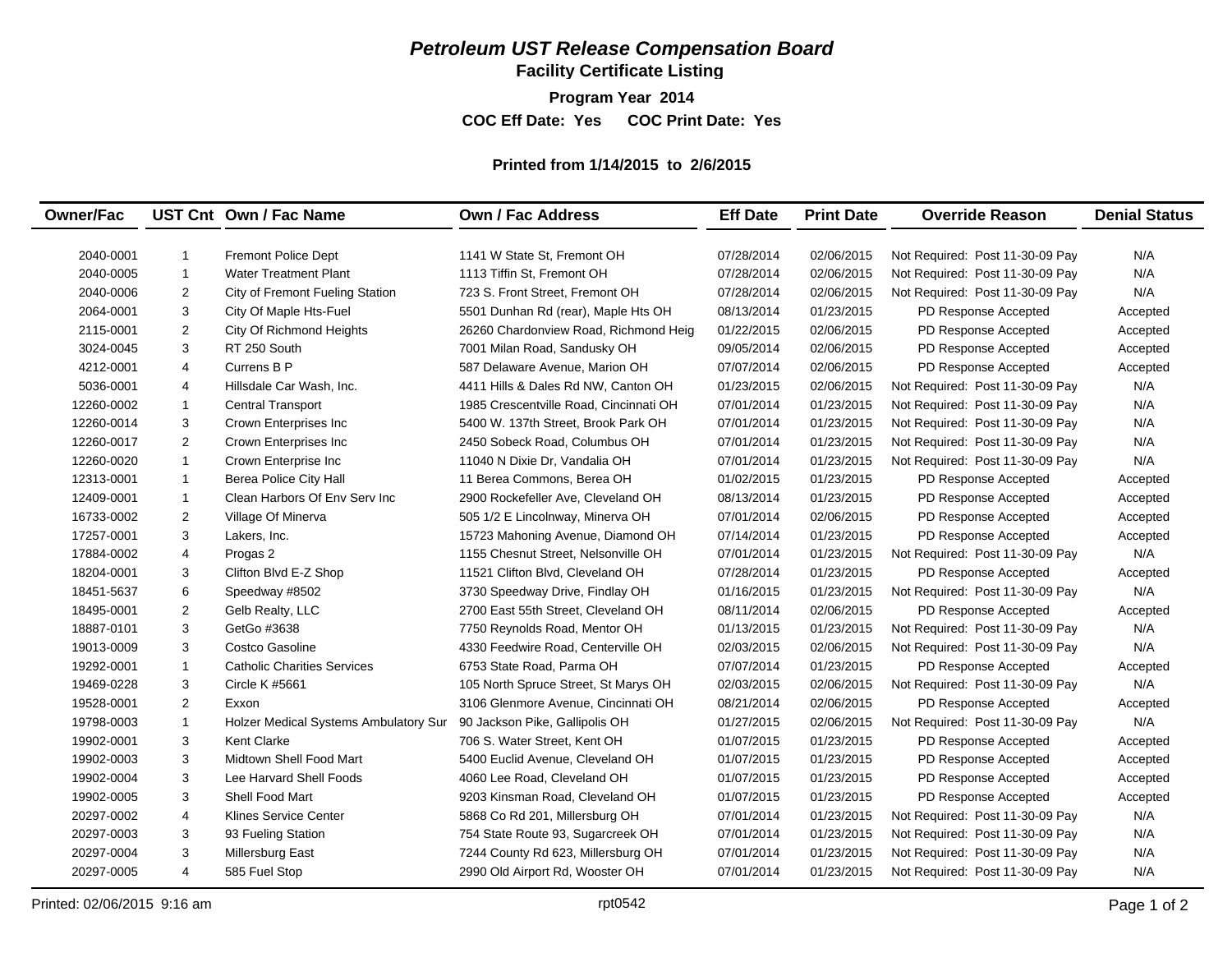| <b>Owner/Fac</b> |                | UST Cnt Own / Fac Name           | <b>Own / Fac Address</b>                 | <b>Eff Date</b> | <b>Print Date</b> | <b>Override Reason</b>          | <b>Denial Status</b> |
|------------------|----------------|----------------------------------|------------------------------------------|-----------------|-------------------|---------------------------------|----------------------|
| 20297-0006       | $\mathbf{1}$   | Mantua Fuel Stop                 | 4616 State Route 82, Mantua OH           | 07/01/2014      | 01/23/2015        | Not Required: Post 11-30-09 Pay | N/A                  |
| 20297-0007       | 3              | North Canton Fuel Stop           | 4704 Wayview Rd, N Canton OH             | 07/01/2014      | 01/23/2015        | Not Required: Post 11-30-09 Pay | N/A                  |
| 20297-0009       | 3              | M M Oil                          | 39 Cochran Street, Dalton OH             | 07/01/2014      | 01/23/2015        | Not Required: Post 11-30-09 Pay | N/A                  |
| 20659-0001       | 5              | Troy - Valley Petroleum Facility | 201 Valley Street, Dayton OH             | 07/01/2014      | 01/23/2015        | Not Required: Post 11-30-09 Pay | N/A                  |
| 21016-0001       | $\overline{2}$ | Manhattan Sunoco                 | 1708 E. Manhattan Boulevard, Toledo OH   | 07/16/2014      | 01/23/2015        | PD Response Accepted            | Accepted             |
| 21616-0001       | 3              | PAP Oil Company, LLC             | 602 Lincoln Avenue, Lancaster OH         | 07/01/2014      | 01/23/2015        | Not Required: Post 11-30-09 Pay | N/A                  |
| 21616-0002       | 3              | PAP Oil Company                  | 1326 Oakland Park Avenue, Columbus OH    | 07/01/2014      | 01/23/2015        | Not Required: Post 11-30-09 Pay | N/A                  |
| 21616-0004       | 2              | PAP Oil Company, LLC             | 12500 State Route 235 N., Lakeview OH    | 07/01/2014      | 01/23/2015        | Not Required: Post 11-30-09 Pay | N/A                  |
| 21616-0006       | 2              | PAP Oil Company, LLC             | 3494 State Route 741. Lebanon OH         | 07/01/2014      | 01/23/2015        | Not Required: Post 11-30-09 Pay | N/A                  |
| 21616-0008       | 4              | PAP Oil Company, LLC             | 7077 Harrison Avenue, Cincinnati OH      | 07/01/2014      | 01/23/2015        | Not Required: Post 11-30-09 Pay | N/A                  |
| 21616-0009       | 3              | PAP Oil Company, LLC             | 750 Lexington Avenue, Mansfield OH       | 07/01/2014      | 01/23/2015        | Not Required: Post 11-30-09 Pay | N/A                  |
| 21616-0010       | 5              | PAP Oil Company, LLC             | 104 E. Main Street, St. Paris OH         | 07/01/2014      | 01/23/2015        | Not Required: Post 11-30-09 Pay | N/A                  |
| 21616-0011       | 3              | PAP Oil Company, LLC             | 296 Home Avenue, Xenia OH                | 07/01/2014      | 01/23/2015        | Not Required: Post 11-30-09 Pay | N/A                  |
| 21650-0001       | 4              | <b>OUMALAWIS, LLC</b>            | 1535 Alum Creek Drive, Columbus OH       | 07/01/2014      | 02/06/2015        | Not Required: Post 11-30-09 Pay | N/A                  |
| 21650-0002       | $\overline{2}$ | <b>OUMALAWIS, LLC</b>            | 3518 Broadway, Grove City OH             | 07/01/2014      | 02/06/2015        | Not Required: Post 11-30-09 Pay | N/A                  |
| 21650-0003       | $\overline{4}$ | <b>OUMALAWIS, LLC</b>            | 3911 Sullivant Avenue, Columbus OH       | 07/01/2014      | 02/06/2015        | Not Required: Post 11-30-09 Pay | N/A                  |
| 21650-0004       | 3              | <b>OUMALAWIS, LLC</b>            | 3980 N. Pearl Road, Medina OH            | 07/01/2014      | 02/06/2015        | Not Required: Post 11-30-09 Pay | N/A                  |
| 21650-0005       | 3              | <b>OUMALAWIS, LLC</b>            | 4755 Refugee Road, Columbus OH           | 01/29/2015      | 02/06/2015        | PD Response Accepted            | Accepted             |
| 21658-0001       | 4              | Kahlon, Inc.                     | 2115 East Avenue, Akron OH               | 07/01/2014      | 02/06/2015        | PD Response Accepted            | Accepted             |
| 21707-0001       | 2              | Sharon Rd. Sunoco                | 2290 E. Sharon Road, Cincinnati OH       | 01/06/2015      | 01/23/2015        | PD Response Accepted            | Accepted             |
| 22007-0002       | $\overline{2}$ | Findlay Ventura Oil, LLC         | 1090 Millville Avenue, Hamilton OH       | 07/01/2014      | 01/23/2015        | Not Required: Post 11-30-09 Pay | N/A                  |
| 22432-0001       | 3              | Third Street Petroleum, LLC      | 727 W. 3rd Street, Dayton OH             | 12/24/2014      | 01/23/2015        | PD Response Accepted            | Accepted             |
| 22724-0001       | 3              | SHLR Petroleum, Inc.             | 2306 Gallia Street, Portsmouth OH        | 07/01/2014      | 01/23/2015        | Not Required: Post 11-30-09 Pay | N/A                  |
| 22990-0001       | 3              | Memorial One Stop Shop           | 215 Memorial Parkway, Akron OH           | 07/25/2014      | 01/23/2015        | PD Response Accepted            | Accepted             |
| 23105-0001       | 4              | Skyways Petroleum LLC            | 2727 S. High Street, Columbus OH         | 01/26/2015      | 02/06/2015        | PD Response Accepted            | Accepted             |
| 23113-0001       | 3              | Claire's Corner Fuel Mart LLC    | 321 W. Main Street, Caldwell OH          | 01/09/2015      | 01/23/2015        | PD Response Accepted            | Accepted             |
| 23257-0001       | 4              | Norwood Sunoco                   | 2265 Norwood Avenue, Norwood OH          | 12/11/2014      | 02/06/2015        | PD Response Accepted            | Accepted             |
| 23273-0001       | $\mathbf{1}$   | <b>Brothers Company LLC</b>      | 5430 Lauby Road, Bld #25, North Canton C | 12/26/2014      | 01/23/2015        | Not Required: Post 11-30-09 Pay | N/A                  |
| 23278-0001       | 3              | Loveland BP                      | 226 Loveland Maderia Rd, Loveland OH     | 07/01/2014      | 02/06/2015        | PD Response Accepted            | Accepted             |
| 23279-0001       | $\mathbf{2}$   | Dana's Marathon                  | 33276 State Route 78, Lewisville OH      | 12/01/2014      | 01/23/2015        | Not Required: Post 11-30-09 Pay | N/A                  |
| 23280-0001       | 4              | <b>Furniture Garden</b>          | 2485 N. Detroit Avenue, Toledo OH        | 01/05/2015      | 01/23/2015        | PD Response Accepted            | Accepted             |
| 23281-0001       | $\overline{4}$ | Sabina Food Mart                 | 149 W. Washington Street, Sabina OH      | 01/05/2015      | 01/23/2015        | Not Required: Post 11-30-09 Pay | N/A                  |

 $\overline{\phantom{a}}$